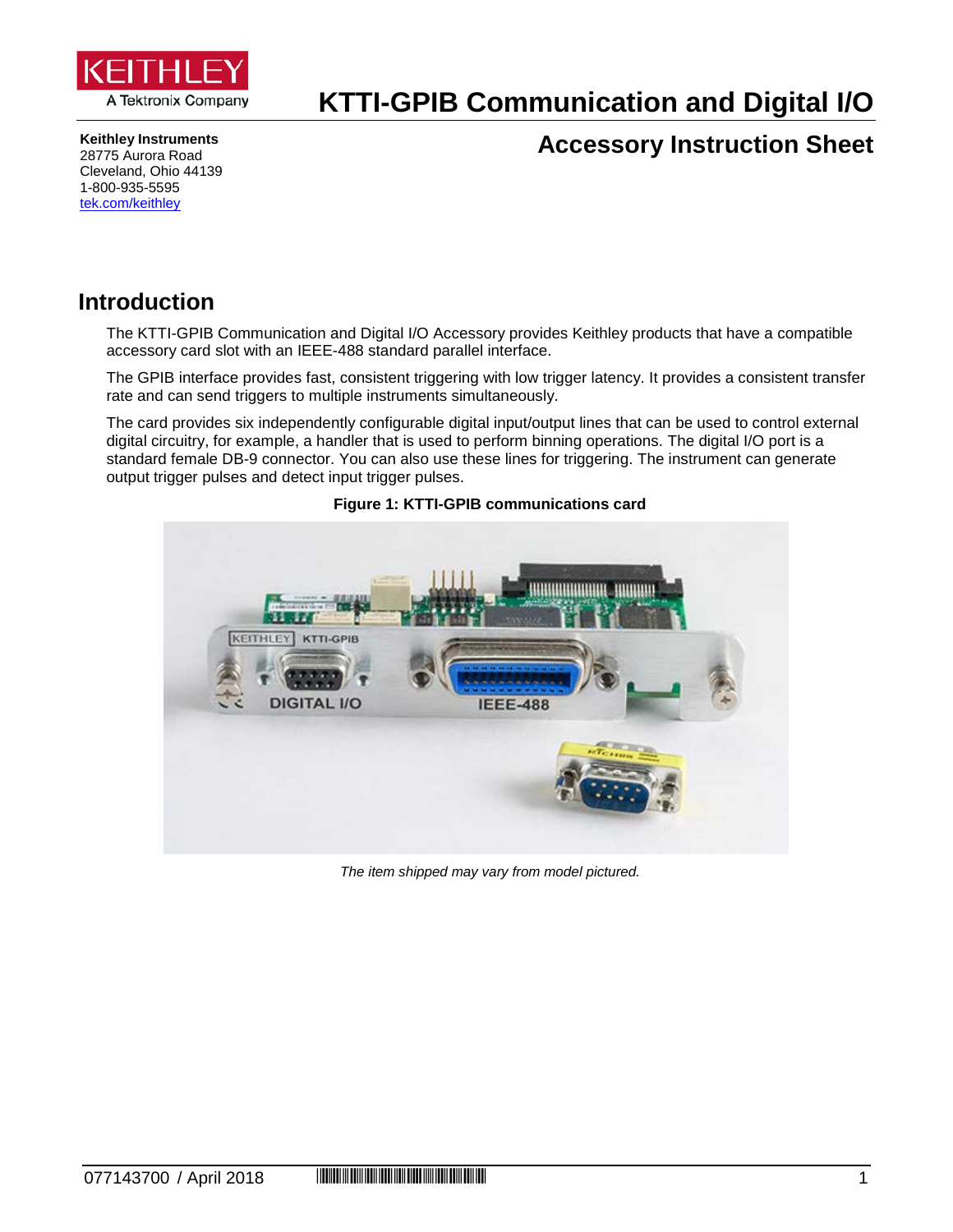### **General specifications**

| Category                        | <b>Specification</b>                                                                                                                                                                                                                                                                                                                                                                                                                                                                                                   |  |
|---------------------------------|------------------------------------------------------------------------------------------------------------------------------------------------------------------------------------------------------------------------------------------------------------------------------------------------------------------------------------------------------------------------------------------------------------------------------------------------------------------------------------------------------------------------|--|
| Interface                       | <b>Maximum connected instruments: 15</b><br>Maximum data transfer rate: 1.5 MB/s<br>Data transfer mode: Eight bits parallel<br><b>Handshake:</b> Three-wire handshake; reception of each data byte is<br>acknowledged                                                                                                                                                                                                                                                                                                  |  |
| <b>Compliance</b>               | Conforms to European Union EMC Directive<br>Compliance with CE and NRTL listed to UL61010-1 and UL61010-2-30<br>Conforms with European Union Low Voltage Directive                                                                                                                                                                                                                                                                                                                                                     |  |
| <b>Environmental conditions</b> | I/O connector: IEEE-488 standard 24-pin<br><b>Operating temperature:</b> $0^{\circ}$ C (32 $^{\circ}$ F) to 55 $^{\circ}$ C (131 $^{\circ}$ F)<br><b>Storage temperature:</b> $-20$ °C ( $-4$ °F) to 80 °C (176 °F)<br>Relative humidity: 5% to 95%, noncondensing<br><b>Power consumption:</b> +5.0 V: 250 mA (typical), 300 mA (maximum)<br>Dimensions, (not including connectors):<br>120 mm (4.72 inches) x 64.5 mm (2.54 inches)                                                                                  |  |
| Digital I/O                     | <b>Connector: 9-pin female D.</b><br>5V Power Supply Pin: Limited to 500 mA at $>$ 4 V (solid-state fuse protected).<br>Lines: Six input/output, user-defined, for digital I/O or triggering.<br><b>Input Signal Levels:</b> 0.7 V (maximum logic low), 3.7 V (minimum logic high).<br>Input Voltage Limits: -0.25 V (absolute minimum), +5.25 V (absolute<br>maximum).<br>Maximum Source Current: +2.0 mA at >2.7 V (per pin).<br><b>Maximum Sink Current:</b> -50 mA at 0.7 V (per pin, solid-state fuse protected). |  |
| <b>Environmental conditions</b> | <b>Operating environment:</b> Temperature 23 °C $\pm$ 5 °C, 5% to 80% relative<br>humidity, noncondensing<br>Storage environment: -25 °C to 65 °C                                                                                                                                                                                                                                                                                                                                                                      |  |

General ratings for the KTTI-GPIB are listed in the following table.

### **Unpack and inspect**

Make sure to handle the KTTI-GPIB carefully. Always grasp the card by the side edges. Do not touch board surfaces, components, or areas adjacent to electrical contacts. Contamination from foreign materials such as dirt, dust, and body oils can substantially degrade card performance.

#### *To unpack and inspect your instrument:*

- 1. Inspect the box for damage.
- 2. Open the box.
- 3. Remove the card and inspect for any obvious signs of physical damage.
- 4. Report any damage to the shipping agent immediately.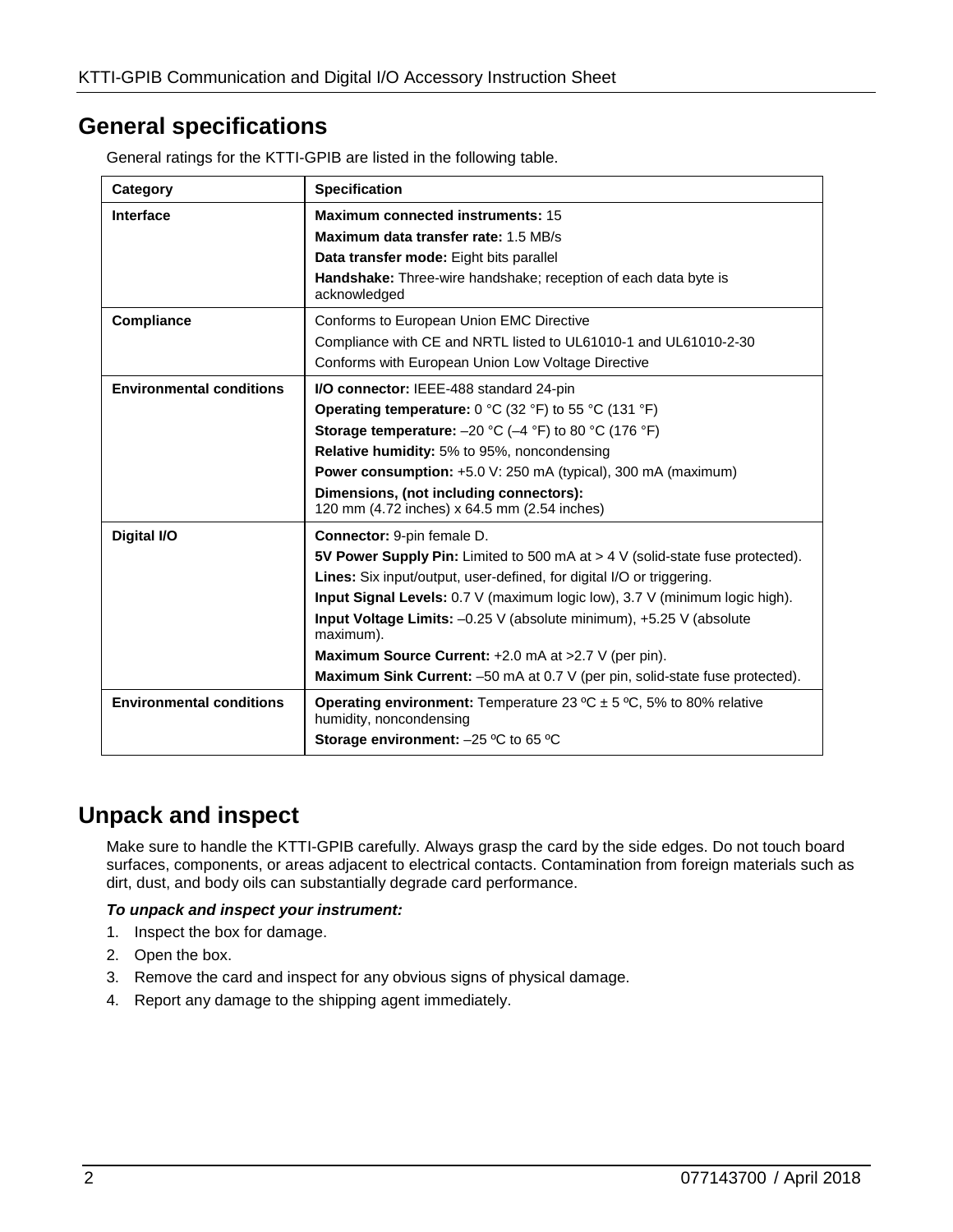### **Installation**

# A WARNING

**Slot covers must be installed on unused slots to prevent personal contact with high-voltage circuits. Failure to recognize and observe standard safety precautions could result in personal injury or death due to electric shock.**

#### *To install the communications card:*

- 1. Turn the instrument off and disconnect the power line cord and any other cables connected to the rear panel.
- 2. Position the instrument so that you are facing the rear panel.
- 3. Remove the slot cover plate from the slot on the back of the instrument. Retain the plate and screws for future use.
- 4. Align the card with the connector toward the inside edge of the slot and slide the card into the chassis. For the last ¼ inch, press in firmly to mate the card to the connector.
- 5. On each side of the card, there is a spring-loaded mounting screw. Tighten these two screws, either by hand or with a Phillips-head screwdriver, to secure the card in the case. Do not overtighten.
- 6. Reconnect the power line cable and any other cables to the rear panel.
- 7. Turn on the instrument.

### **Making connections**

Connect the GPIB cable to the card using a standard GPIB connector.

#### **Figure 2: KTTI-GPIB connector view**

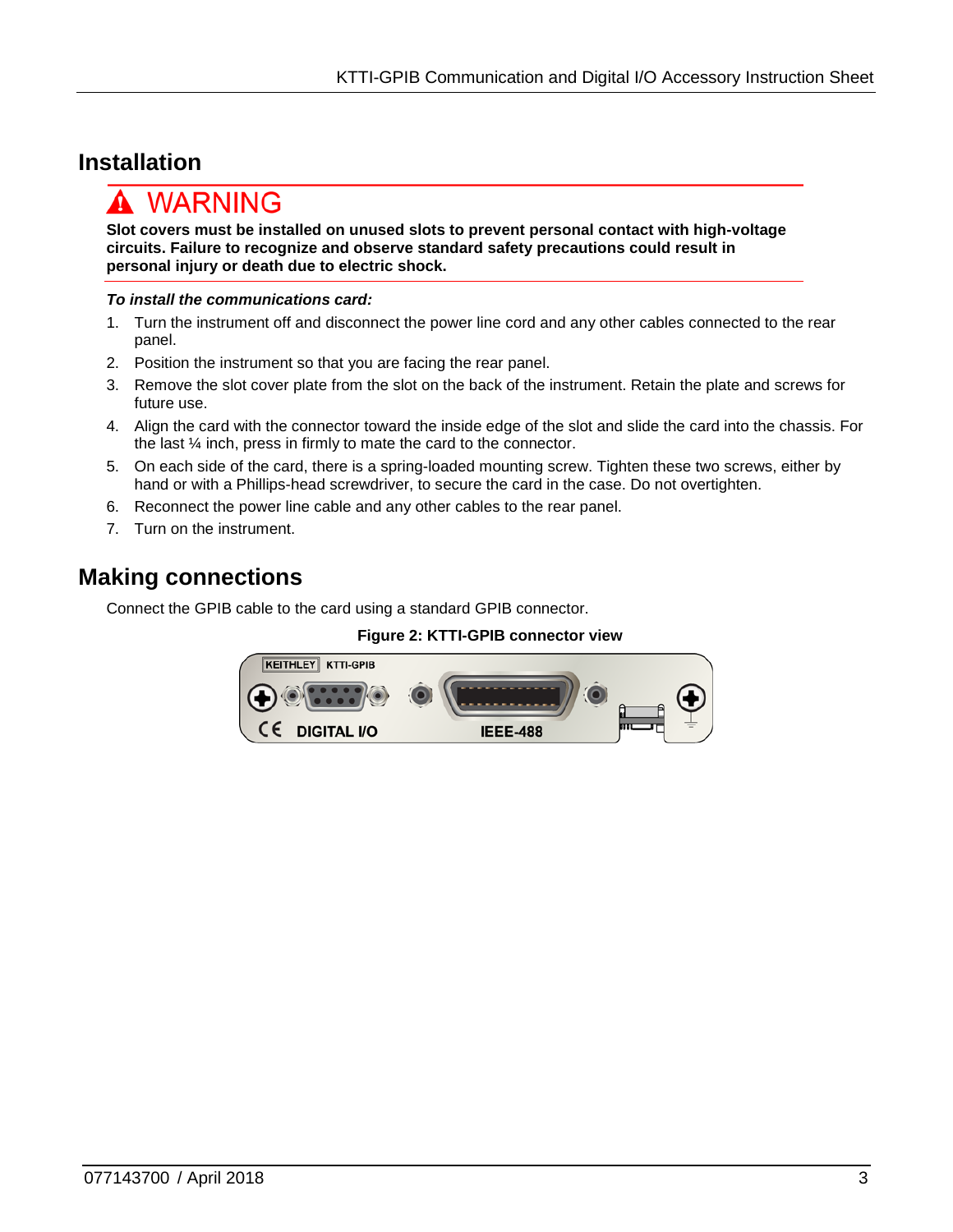### **Connect GPIB cables to your instrument**

To connect a KTTI-GPIB to the GPIB interface, use a cable equipped with standard GPIB connectors, as shown below.

#### **Figure 3: GPIB connector**



To allow many parallel connections to one instrument, stack the connectors. Each connector has two screws on it to ensure that connections remain secure. The figure below shows a typical connection diagram for a test system with multiple instruments.

**To avoid possible mechanical damage, stack no more than three connectors on any one instrument. To minimize interference caused by electromagnetic radiation, use only shielded GPIB cables. Contact Keithley Instruments for shielded cables.**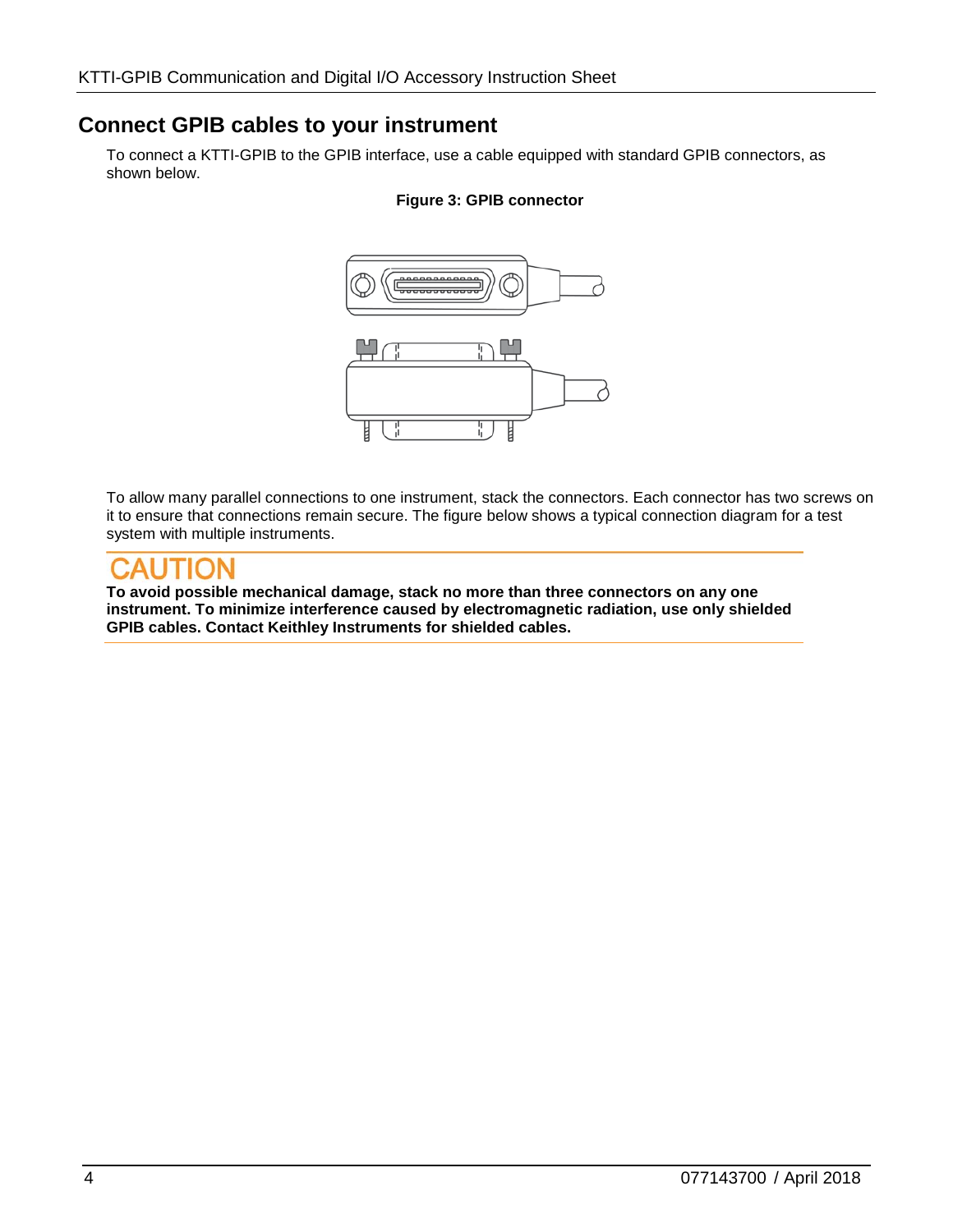### **Connect GPIB cables to your instrument**

**Figure 4: Typical GPIB connection scheme**



# **Operation**

This section provides information needed to use the KTTI-GPIB.

When the communications card is installed, the instrument recognizes the card when the power is turned on.

Refer to the instrument's reference manual for information about controlling the instrument from a remote interface.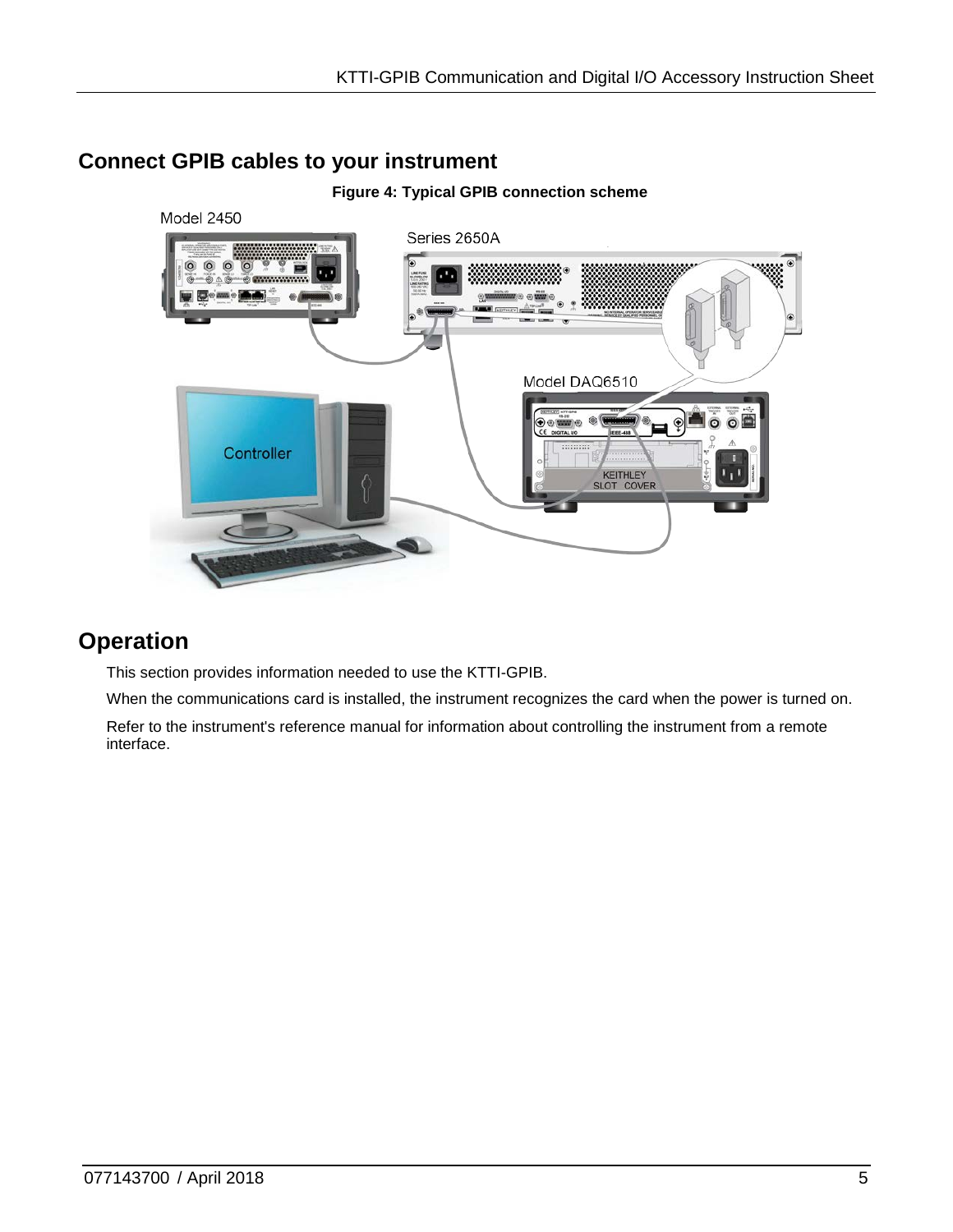### **Configuration**

Set the GPIB address. The default GPIB address is 16. You can set the address from one to 30 if it is unique in the system. This address cannot conflict with an address that is assigned to another instrument or to the GPIB controller.

# **NOTE**

GPIB controllers are usually set to 0 or 21. To be safe, do not configure any instrument to have an address of 21.

The instrument saves the address in nonvolatile memory. It does not change when you send a reset command or when you turn the power off and on again.

#### *To set the GPIB address from the front panel:*

- 1. Press the **MENU** key.
- 2. Select **Communication**.
- 3. Select the **GPIB** tab.
- 4. Set the **GPIB address.**
- 5. Select **OK**.

# **NOTF**

You can also set the GPIB address using remote commands. Set the GPIB address with the SCPI command :SYSTem:GPIB:ADDRess or the TSP command gpib.address.

### **Set the GPIB address using remote commands**

This section provides the information needed to set the GPIB address using remote commands (SCPI or TSP).

## **:SYSTem:GPIB:ADDRess**

This command contains the GPIB address.

| $ $ Type          | Affected bv    | <b>Nhere saved</b> ' | I Default value |
|-------------------|----------------|----------------------|-----------------|
| Command and query | Not applicable | Nonvolatile memory   | 16              |

**Usage**

| :SYSTem:GPIB:ADDRess <n><br/>:SYSTem:GPIB:ADDRess?</n> |                                              |  |
|--------------------------------------------------------|----------------------------------------------|--|
| <n></n>                                                | The GPIB address of the instrument (1 to 30) |  |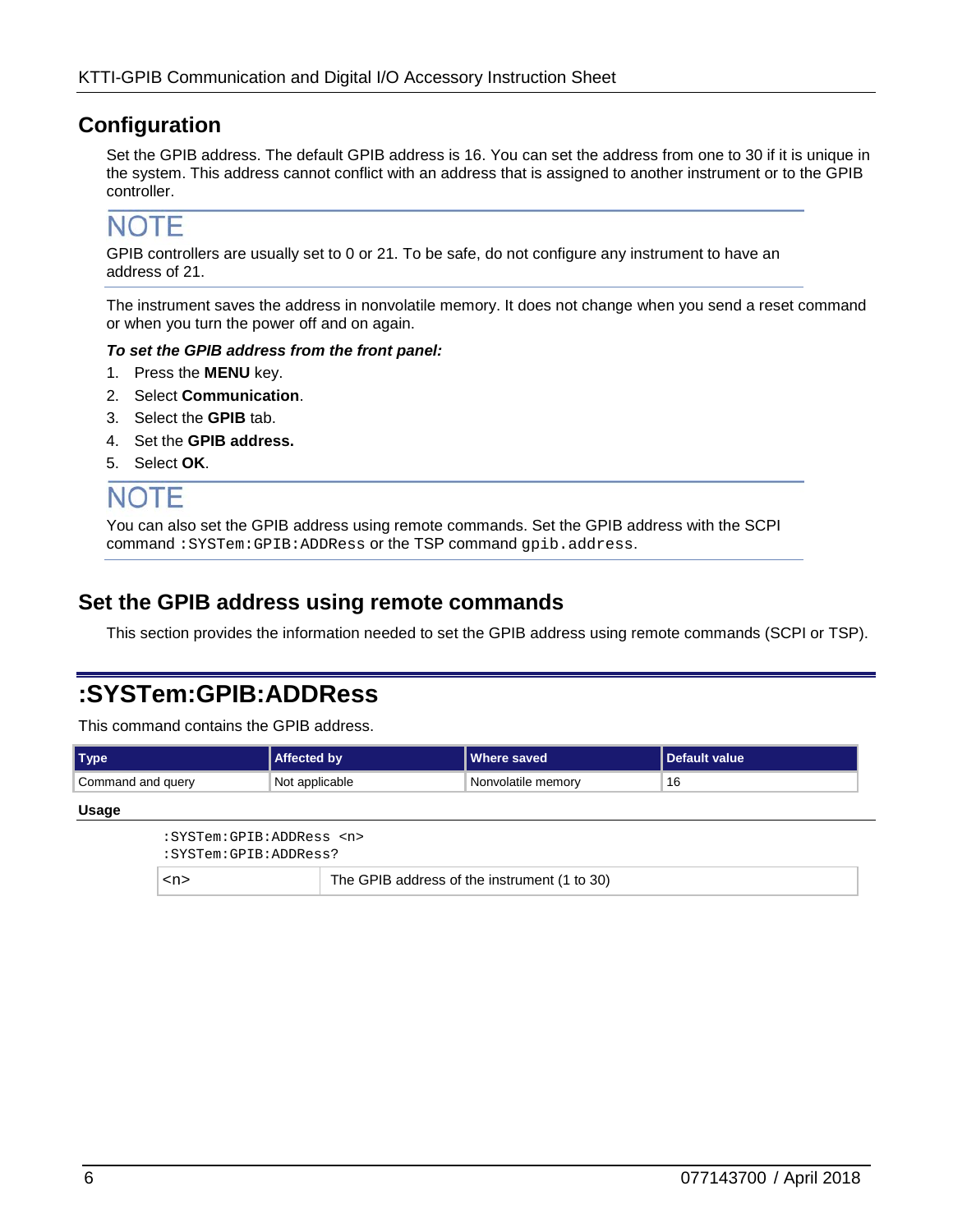#### **Details**

The address can be set to any address value from 1 to 30. However, the address must be unique in the system. It cannot conflict with an address that is assigned to another instrument or to the GPIB controller.

A new GPIB address takes effect when the command to change it is processed. If there are response messages in the output queue when this command is processed, they must be read at the new address.

If command messages are being queued (sent before this command has executed), the new settings may take effect in the middle of a subsequent command message, so care should be exercised when setting this attribute from the GPIB interface.

You should allow sufficient time for the command to be processed before attempting to communicate with the instrument again.

\*RST does not affect the GPIB address.

#### **Example**

:SYSTem:GPIB:ADDRess 26 :SYSTem:GPIB:ADDRess?

Sets the GPIB address and reads the address. Output: 2.600000e+01

#### **Also see**

GPIB setup (on page [8\)](#page-7-0)

### **gpib.address**

This attribute contains the GPIB address.

| <b>Type</b>          | TSP-Link accessible   Affected by |                    | Where saved          | l Default value |
|----------------------|-----------------------------------|--------------------|----------------------|-----------------|
| No<br>Attribute (RW) |                                   | ® Not applicable ⊹ | l Nonvolatile memorv | 16              |

#### **Usage**

| address = qpib.address<br>qpib.address = <i>address</i> |                                              |  |
|---------------------------------------------------------|----------------------------------------------|--|
| address                                                 | The GPIB address of the instrument (1 to 30) |  |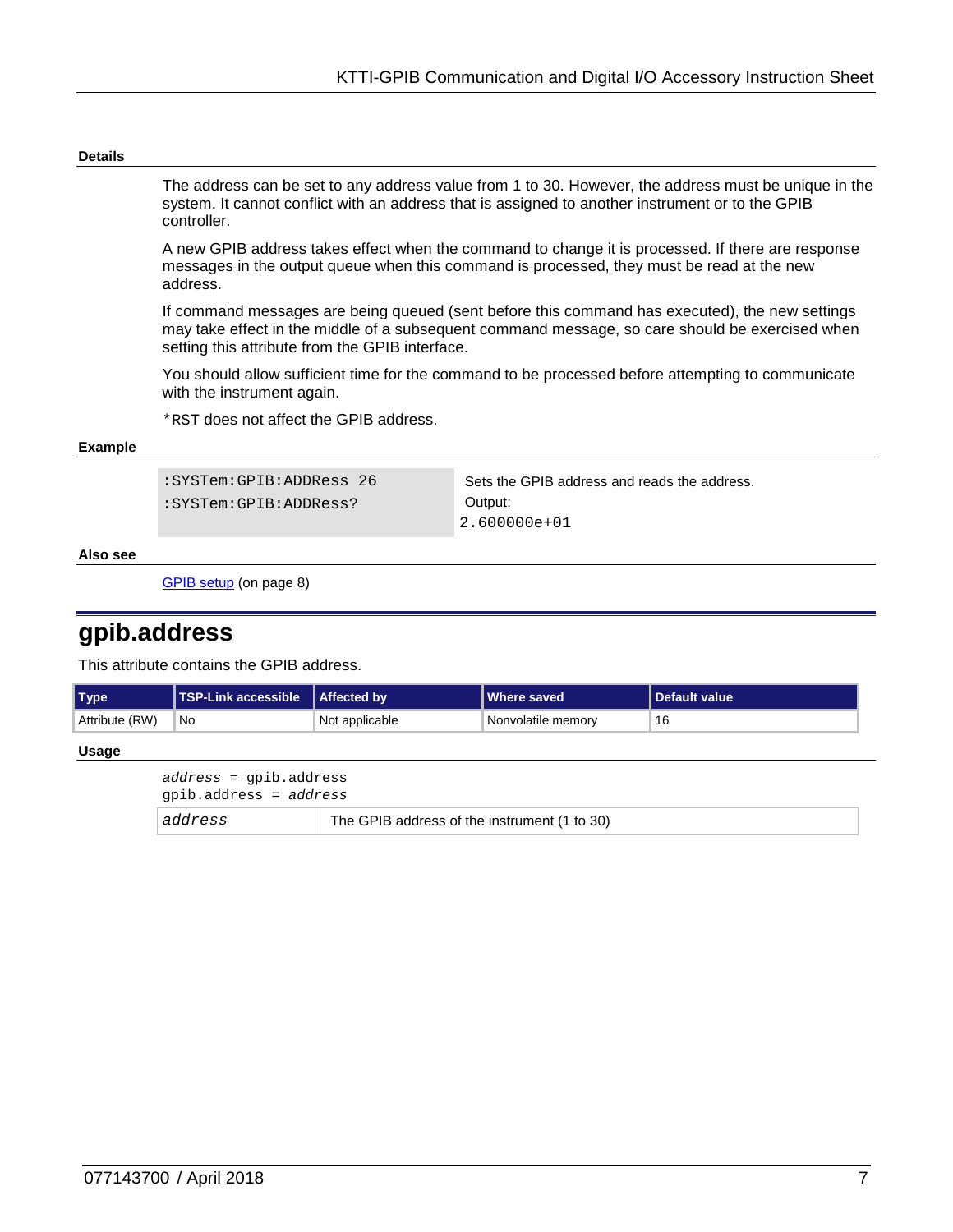#### **Details**

The address can be set to any address value from 1 to 30. However, the address must be unique in the system. It cannot conflict with an address that is assigned to another instrument or to the GPIB controller.

A new GPIB address takes effect when the command to change it is processed. If there are response messages in the output queue when this command is processed, they must be read at the new address.

If command messages are being queued (sent before this command has executed), the new settings may take effect in the middle of a subsequent command message, so care should be exercised when setting this attribute from the GPIB interface.

You should allow sufficient time for the command to be processed before attempting to communicate with the instrument again.

The reset() function does not affect the GPIB address.

#### **Example**

gpib.address = 26 address = gpib.address print(address)

Sets the GPIB address and reads the address. Output: 26

#### **Also see**

#### <span id="page-7-0"></span>**GPIB setup**

This topic contains information about GPIB standards, bus connections, and primary address selection.

The KTTI-GPIB GPIB interface is IEEE Std 488.1 compliant and supports IEEE Std 488.2 common commands and status model topology.

You can have up to 15 devices connected to a GPIB interface, including the controller. The maximum cable length is the lesser of either:

- The number of devices multiplied by 2 m (6.5 ft)
- 20 m (65.6 ft)

You may see erratic bus operation if you ignore these limits.

## NOTE

GPIB communications require the KTTI-GPIB communications accessory card to be installed in the instrument.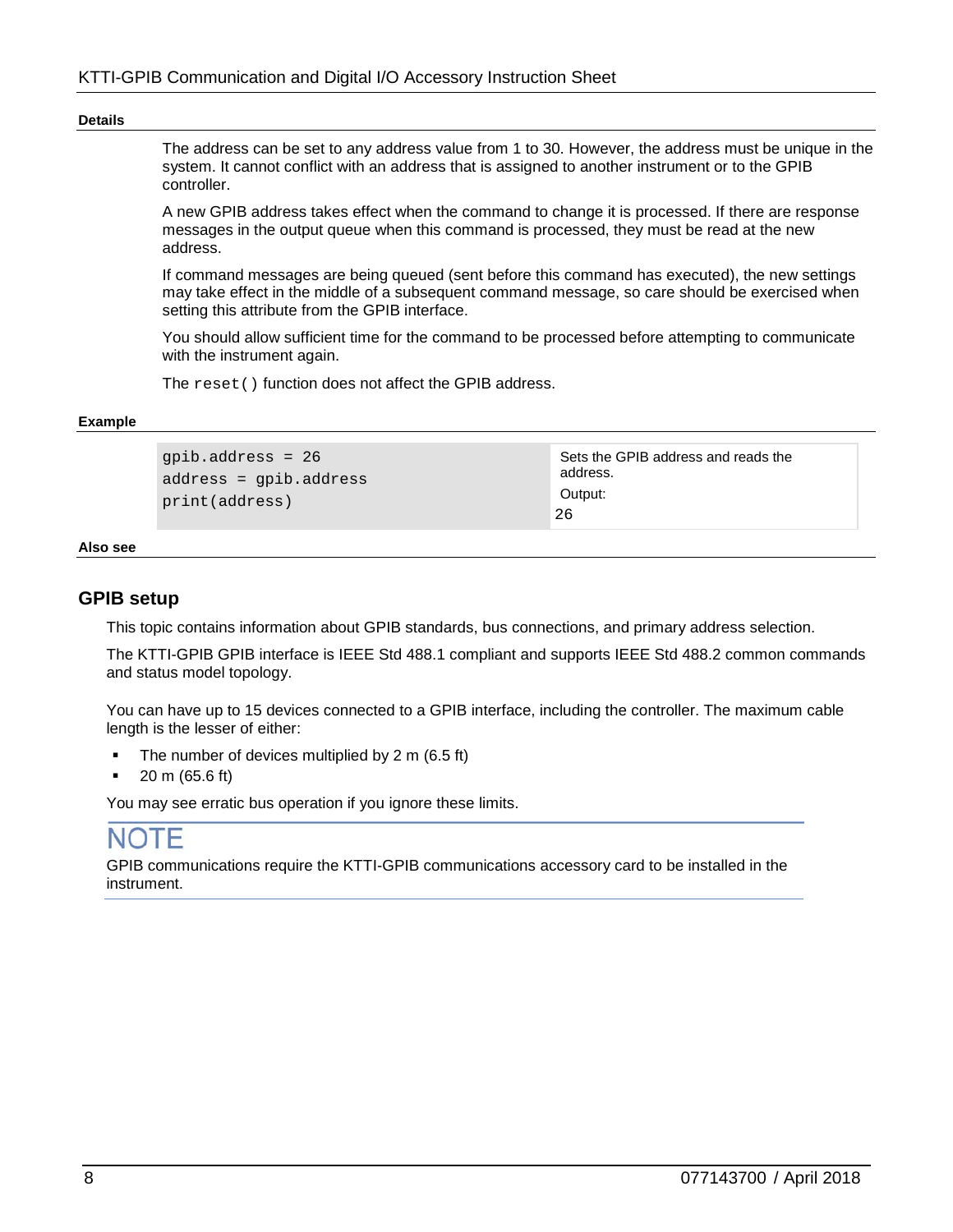# **Digital I/O**

The KTTI-GPIB digital I/O port provides six independently configurable digital input/output lines.

You can use these lines for digital control by writing a bit pattern to the digital I/O lines. Digital control is used for applications such as providing binning codes to a component handler. Digital control uses the state of the line to determine the action to take.

You can also use these lines for triggering by using the transition of the line state to initiate an action. The instrument can generate output trigger pulses and detect input trigger pulses. Triggering is used for applications such as synchronizing the operations of a measurement instrument with the operations of other instruments.

You cannot configure or directly control the digital I/O lines from the front panel. To configure and control any of the six digital input/output lines, you need to send commands to the KTTI-GPIB over a remote interface. You can use either the SCPI or TSP command set.

See Remote communications interfaces in the instrument reference manual for information about setting up a remote interface and choosing a command set.

### **Digital I/O connector and pinouts**

The digital I/O port uses a standard female DB-9 connector, located on the rear panel of the KTTI-GPIB. You can connect to the KTTI-GPIB digital I/O using a standard male DB-9 connector. The port provides a connection point to each of the six digital I/O lines and other connections, as shown in the following table.

#### **Figure 5: Digital I/O communication port**



#### **KTTI-GPIB digital I/O port pinouts**

| <b>Pin</b> | <b>Description</b>                                                                                                                                                           |
|------------|------------------------------------------------------------------------------------------------------------------------------------------------------------------------------|
| 1          | $I/O$ line $#1$                                                                                                                                                              |
| 2          | $I/O$ line #2                                                                                                                                                                |
| 3          | $I/O$ line #3                                                                                                                                                                |
| 4          | $I/O$ line $#4$                                                                                                                                                              |
| 5          | $V_{ext}$ line (relay flyback diode protection; maximum 33 V)                                                                                                                |
| 6          | $I/O$ line #5                                                                                                                                                                |
| 7          | +5 V line. Use this pin to drive external logic circuitry. Maximum<br>current output is 500 mA. This line is protected by a<br>self-resetting fuse (one-hour recovery time). |
| 8          | $I/O$ line $#6$                                                                                                                                                              |
| 9          | Ground                                                                                                                                                                       |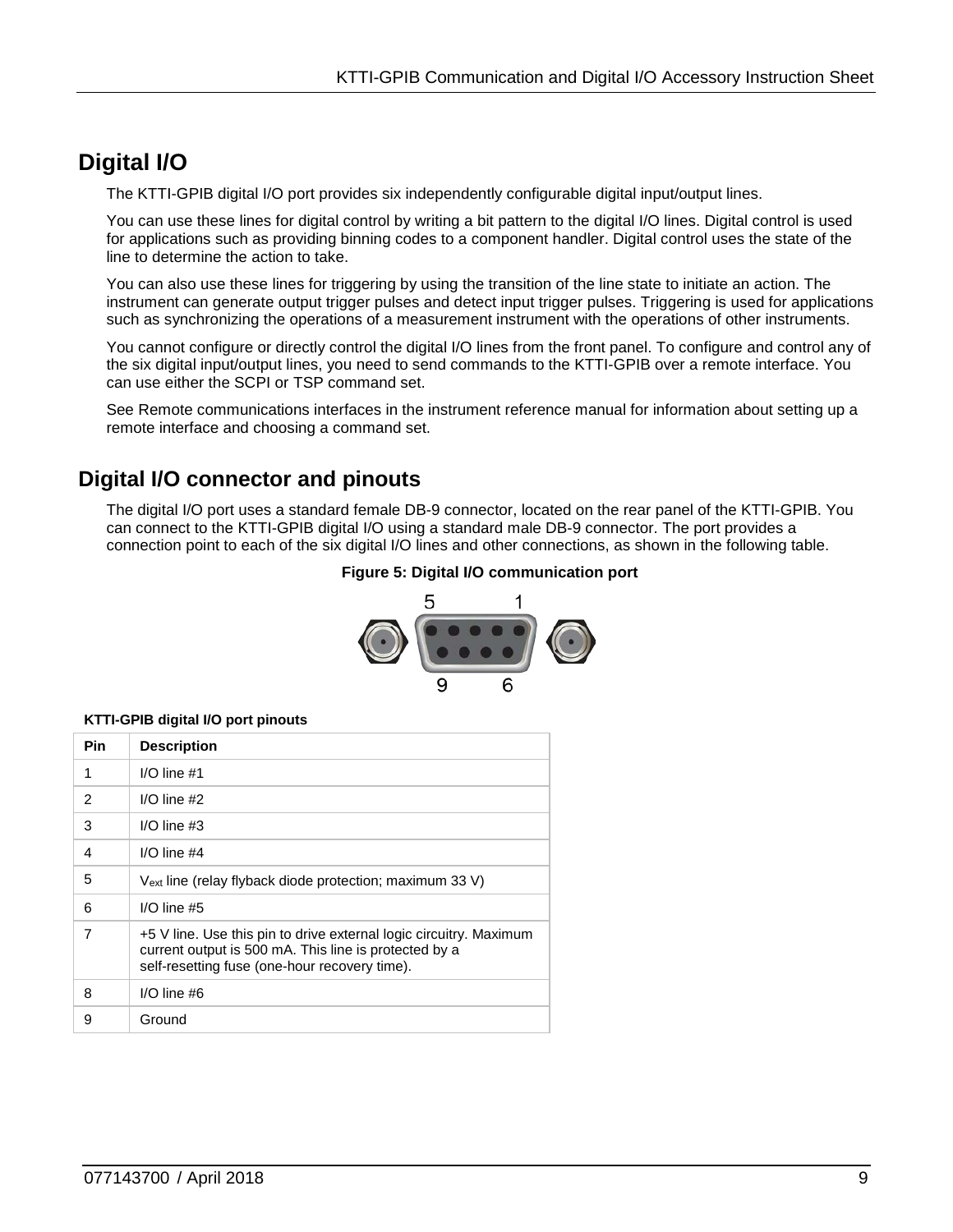### **Digital I/O port configuration**

The following figure shows the basic configuration of the digital I/O port.

To set a line high (nominally +5 V), write a 1 to it; to set a line low (nominally 0 V), write a 0 to it. To allow an external device to control the state of the line, the line must be set to input mode or open-drain mode. An attached device must be able to sink at least 50 µA from each I/O line.



# NOTE

For additional details about the digital output, see the KTTI-GPIB specifications, available at the Keithley Instruments support website.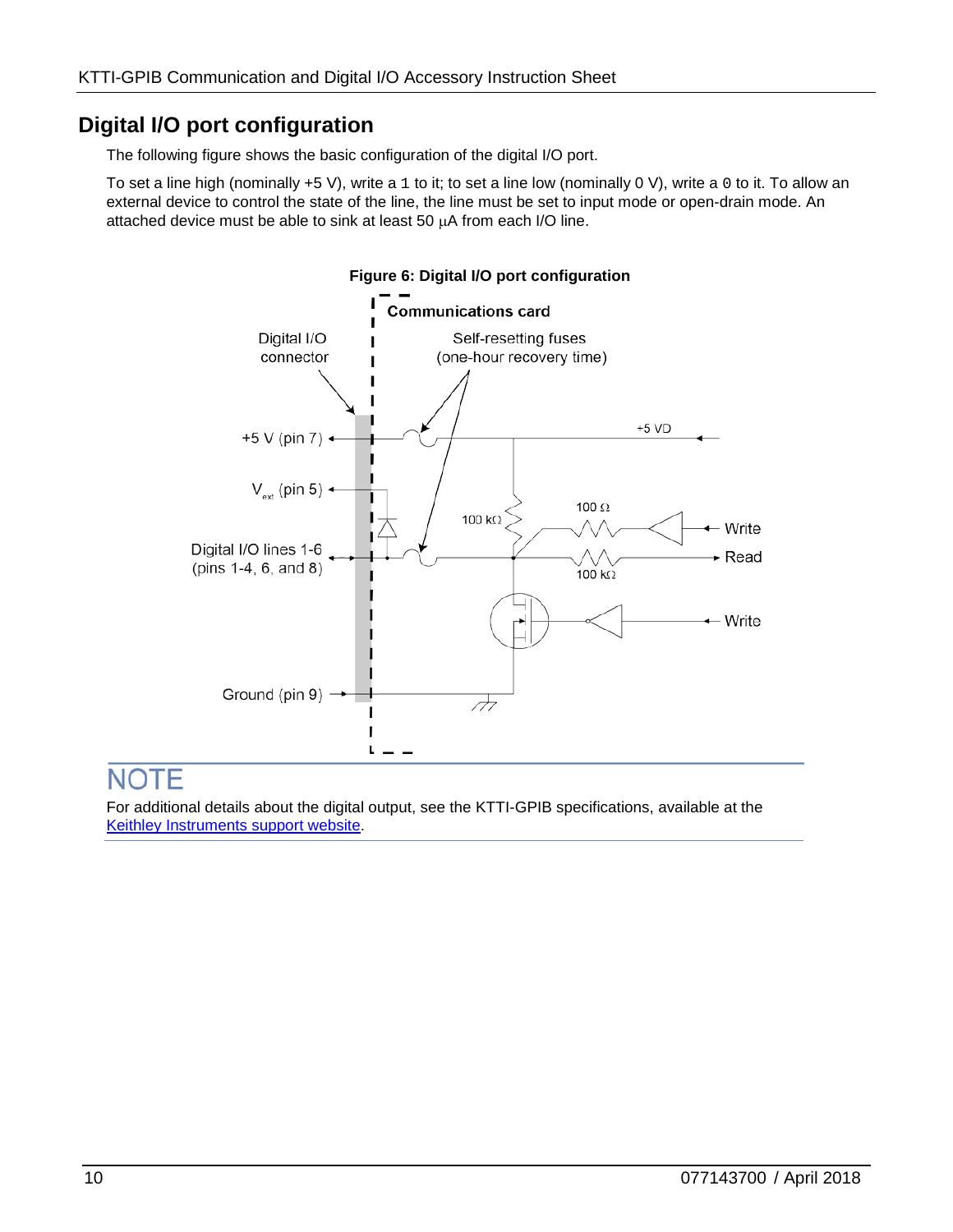### **Vext line**

The digital I/O port provides a line  $(V_{ext})$  with a flyback diode clamp that you can use when controlling inductive circuitry such as relay coils or low-power solenoids. You can use the built-in 5 V supply or an external voltage supply for these types of applications. The externally supplied voltage can be up to +33 V.

**Do not apply more than 50 mA (maximum current) or exceed +33 V (maximum voltage) on the digital I/O lines. Applying current or voltage exceeding these limits may damage the instrument.**

Refer to the following figure for a simplified schematic of a sample control circuit for a relay. You can externally power a different device by replacing the relay coil with the other device. The relay is actuated by configuring the corresponding digital output line. Most of these types of applications use an active-low (set the bit to 0) to turn the relay on  $(ON = 0 V)$ . In the low state (0 V), the output transistor sinks current through the external device. In the high state, the output transistor is off (transistor switch is open). This interrupts current flow through the external device.

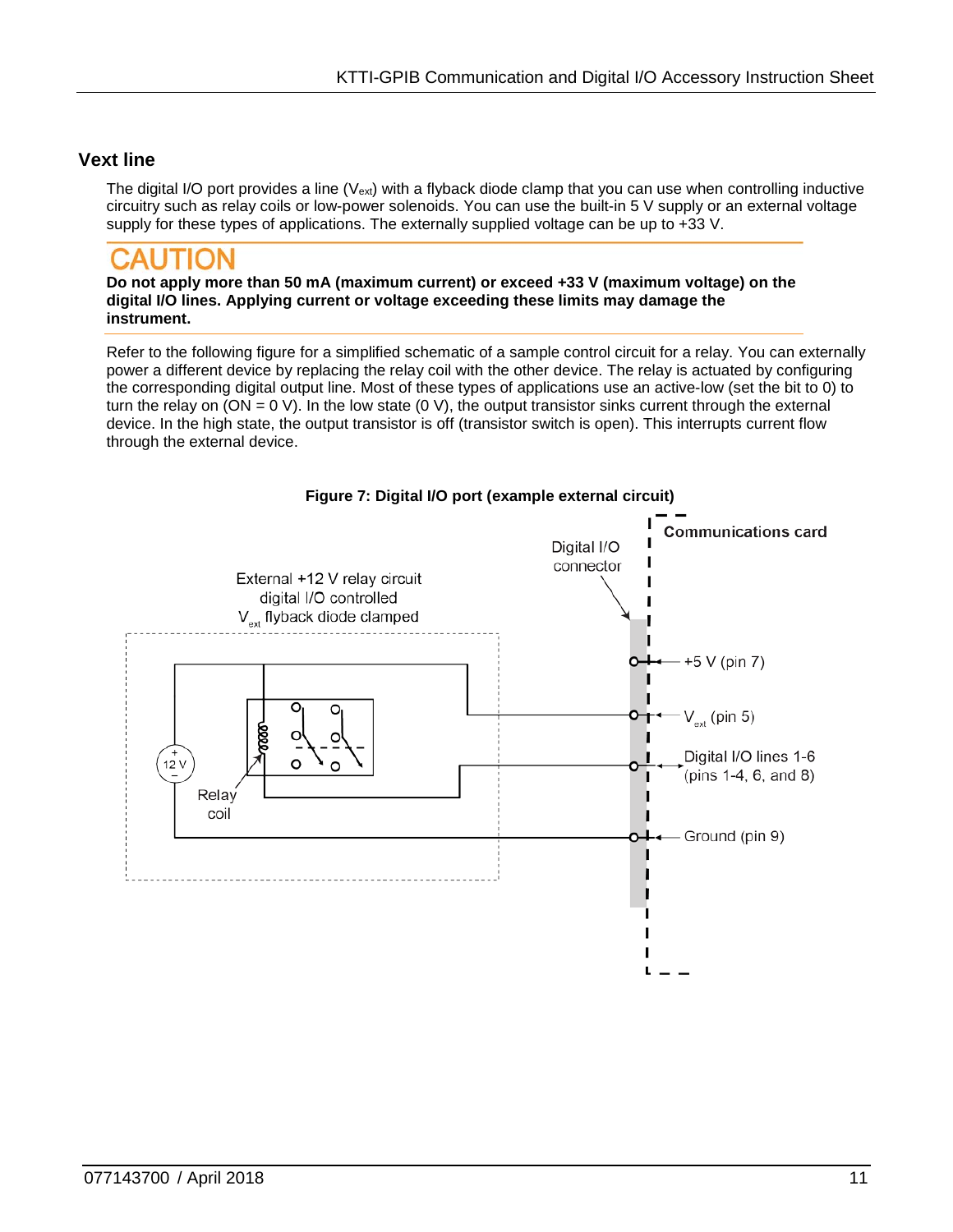#### **+5 V line**

The digital I/O port provides a +5 V output. You can use this line to drive external circuitry. The maximum current output for this line is 500 mA. A self-resetting fuse with a one-hour recovery time protects this line.

If you are using this supply to drive a relay, it should be connected to the  $V_{ext}$  line so that the relay is protected by the flyback diode clamp.

### **Digital I/O lines**

You can place each digital I/O line into one of the following modes:

- Digital open-drain, output, or input
- **Trigger open-drain, output, or input**
- Trigger synchronous master or acceptor

### NOTF

When you configure the digital I/O lines for triggering applications, configure the output lines before the input lines. This prevents possible false input trigger detection in certain situations.

#### **Digital control modes**

If you are setting a line for digital control, you can set the line to be open-drain, output, or input, as described in the following topics.

#### **Open-drain**

When you place a line in open-drain mode, the line is configured to be an open-drain signal with a 100 k $\Omega$ pull-up resistor. This makes the line compatible with other instruments that use open-drain digital I/O lines, such as other Keithley Instruments products that only support open-drain for its digital I/O. In this mode, the line can serve as an input, an output, or both. You can read from the line or write to it. When a digital I/O line is used as an input in open-drain mode, you must write a 1 to the line to enable it to detect logic levels that are generated from external sources.

#### **Output**

When you place a line in output mode, you can set the line as logic high (+5 V) or as logic low (0 V). The default level is logic low (0 V). When the instrument is in output mode, the line is actively driven high or low. Unlike the input or open-drain modes, it will not respond to externally generated logic levels.

When you read the line, it shows the present output status and an event message is generated.

#### **Input**

The input mode is similar to the open-drain mode, except that a line in this mode is intended to be used strictly as an input. When you place a line in input mode, the instrument automatically writes a 1 to the line to enable it to detect externally generated logic levels.

You can read an input line, but you cannot write to it. You also cannot change the logic level while the line is in input mode. If you attempt to change the logic level of a line that is in input mode, an event message is generated.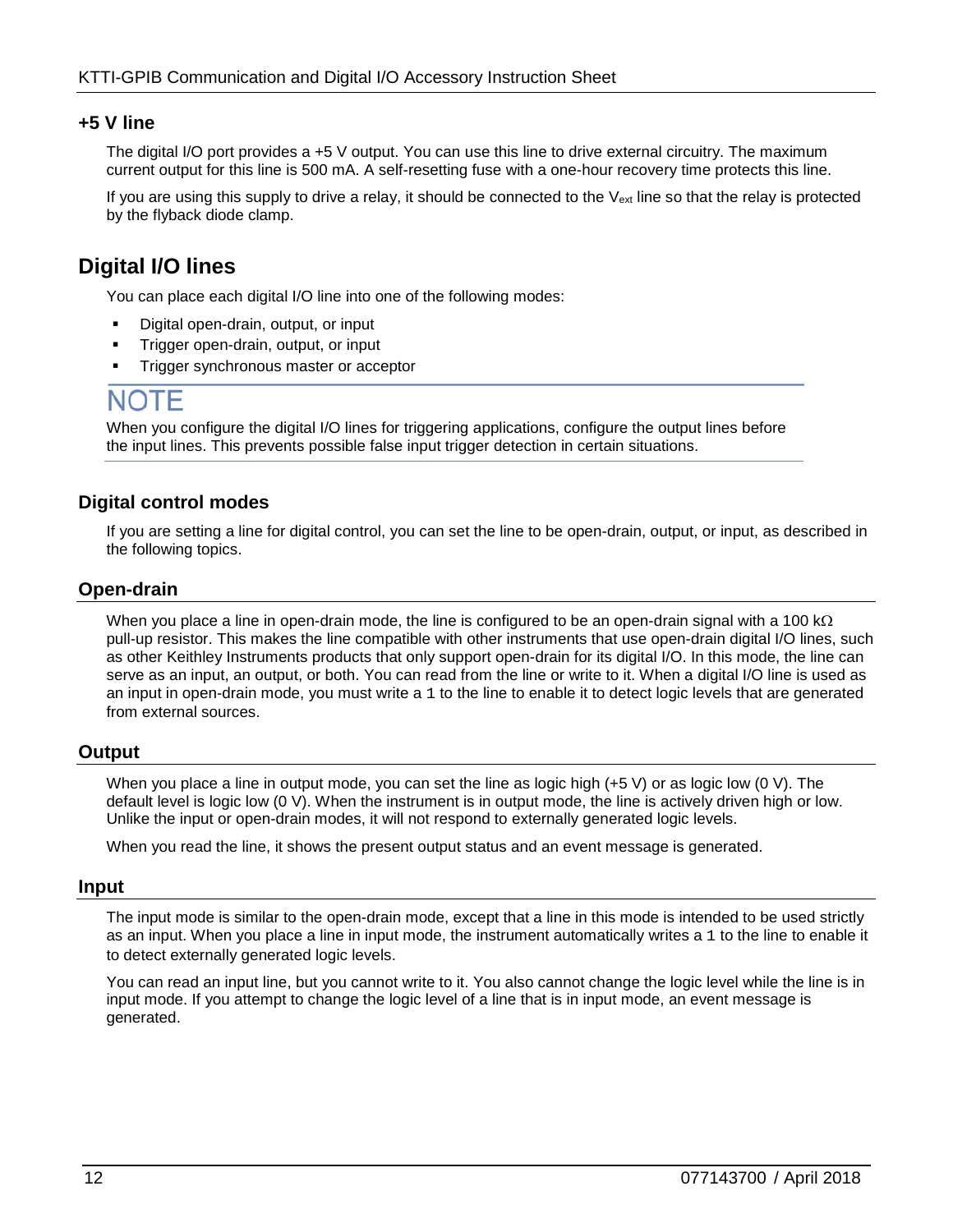#### **Trigger control modes**

You can use the trigger control modes to synchronize instrument operation with the operation of other instruments. These modes either detect or generate transitions in the state of the line, from high to low (falling edge) or from low to high (rising edge). The input edge detection setting of the instrument determines which type of transition is detected as an input trigger. Output triggers are typically generated in the form of a pulse. The type of transition that occurs on the leading edge of the pulse is determined by an output logic setting. The duration of the pulse is determined by a pulse width setting.

You can use the trigger control modes with interactive triggering or with the trigger model. For more information about the trigger modes and triggering, refer to the triggering section of the instrument reference manual.

#### **Open-drain**

When you set the instrument to trigger mode and place a line in open-drain mode, the line is configured to be an open-drain signal with a 100 kΩ pull-up resistor. This makes the line compatible with other instruments that use open-drain trigger signals, such as other Keithley Instruments products that only support open-drain for its digital I/O. In this mode, you can use the line to detect input triggers or generate output triggers, or both. To use this mode successfully, you must carefully configure the input edge and output logic settings because both of these affect the initial state of the trigger line. It is recommended that you reset the line before selecting and configuring this mode.

#### *To use the line only as a trigger input:*

- 1. Reset the line.
- 2. Set the input trigger edge detection type to falling, rising, or either.

The command that sets the detection type automatically sets the line high. This enables the line to respond to and detect externally generated triggers.

Do not set the output trigger logic type to positive after setting the edge detection type. This sets the line low, which will prevent the line from operating correctly as a trigger input.

#### *To use the line only as a trigger output:*

- 1. Reset the line.
- 2. Set the output trigger logic type to negative (falling edge) or positive (rising edge).

When you set the logic type to negative, the instrument automatically sets the line high. Setting the logic type to positive automatically sets the line low.

Do not set the input trigger edge detection type after setting the positive logic type. This will set the line high, which will prevent the line from operating correctly as a trigger output.

#### *To use the line as both a trigger input and a trigger output (falling edge triggers only):*

- 1. Reset the line.
- 2. Set the output trigger logic type to negative (falling edge).
- 3. Set the input trigger edge detection type to falling, rising, or either.

You can use these settings for triggering applications that use Keithley Instrument products featuring Trigger Link.

#### **Output**

When you place a line in output mode, it is automatically set high or low depending on the output logic setting. Use the negative logic setting when you want to generate a falling edge trigger. Use the positive logic setting when you want to generate a rising edge trigger. You cannot detect incoming triggers on a line configured as a trigger output.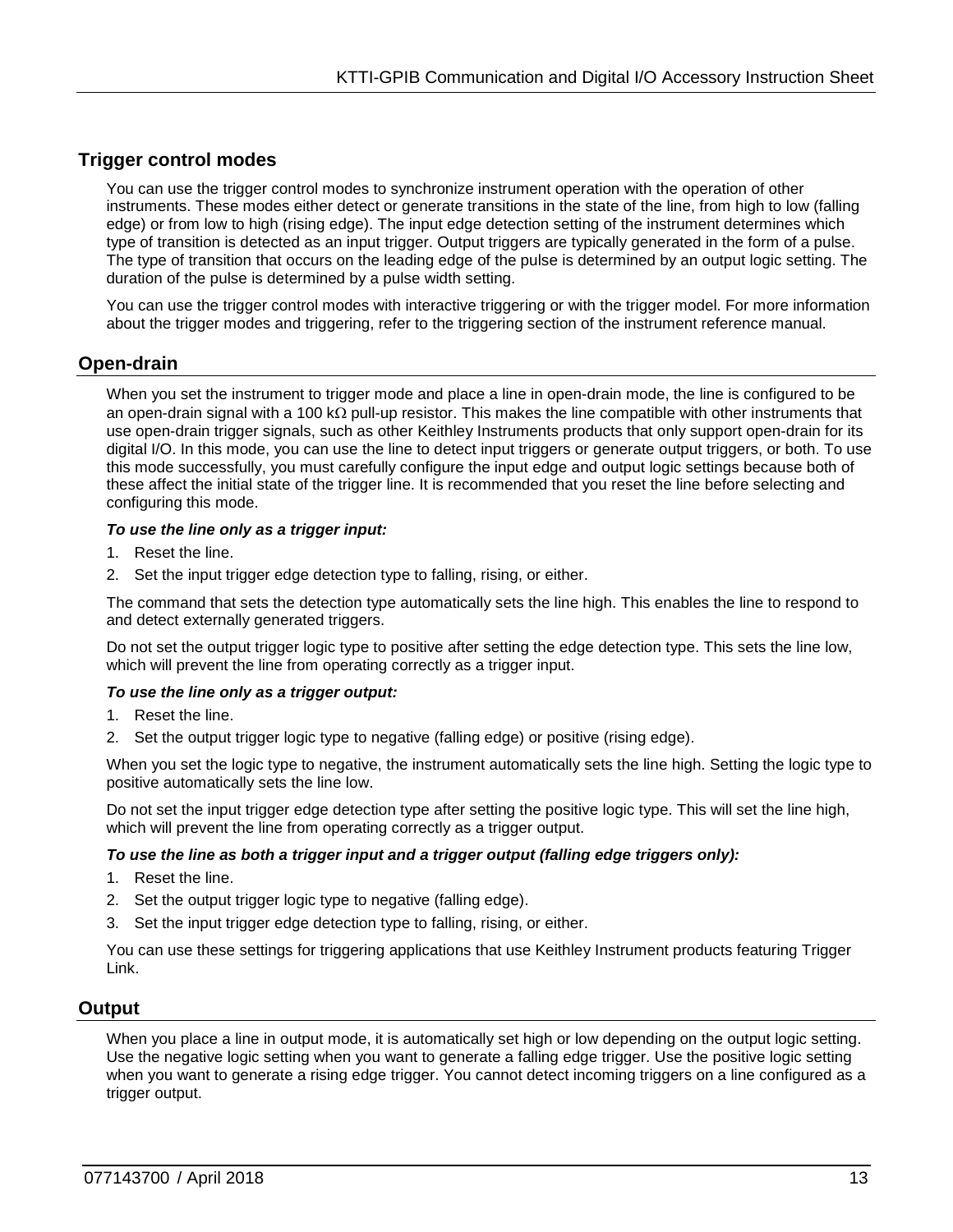#### **Input**

When you place a line in input mode, it is automatically set high to allow it to respond to and detect externally generated triggers. Depending on the input edge detection setting, the line can detect falling-edge triggers, rising-edge triggers, or both.

The line cannot generate an output trigger if it is set to the trigger input mode.

### **Synchronous triggering**

The synchronous triggering modes allow you to:

- Implement bidirectional triggering on a single trigger line
- Start operations on one or more external instruments using a single trigger line
- Wait for all instruments to complete all triggered actions

To coordinate non-Keithley instrumentation with synchronous triggering, the non-Keithley instrument must have a trigger mode that is similar to the synchronous acceptor or synchronous master trigger mode.

To use synchronous triggering, configure the triggering master to synchronous master trigger mode or the non-Keithley equivalent. Configure all other instruments in the test system to the synchronous acceptor trigger mode or equivalent.

#### **Synchronous master**

Use the synchronous master trigger mode with the synchronous acceptor mode or its non-Keithley equivalent.

Configure only one instrument as a synchronous master. Configure all other instruments that are connected to the synchronization line as synchronous acceptors.

When a digital I/O line is set to the synchronous master mode, it generates falling edge output triggers and detects rising edge input triggers on the same trigger line.

Instruments that are configured as synchronous acceptors detect the falling-edge trigger and begin their triggered actions. At the same time, they latch the line low and hold it in that state until their triggered actions complete. Each instrument configured as an acceptor releases the line upon completion of its triggered actions.

When all instruments have released the line, the line changes state and generates a rising edge trigger. This trigger is detected by the synchronous master, which then performs its next triggered action.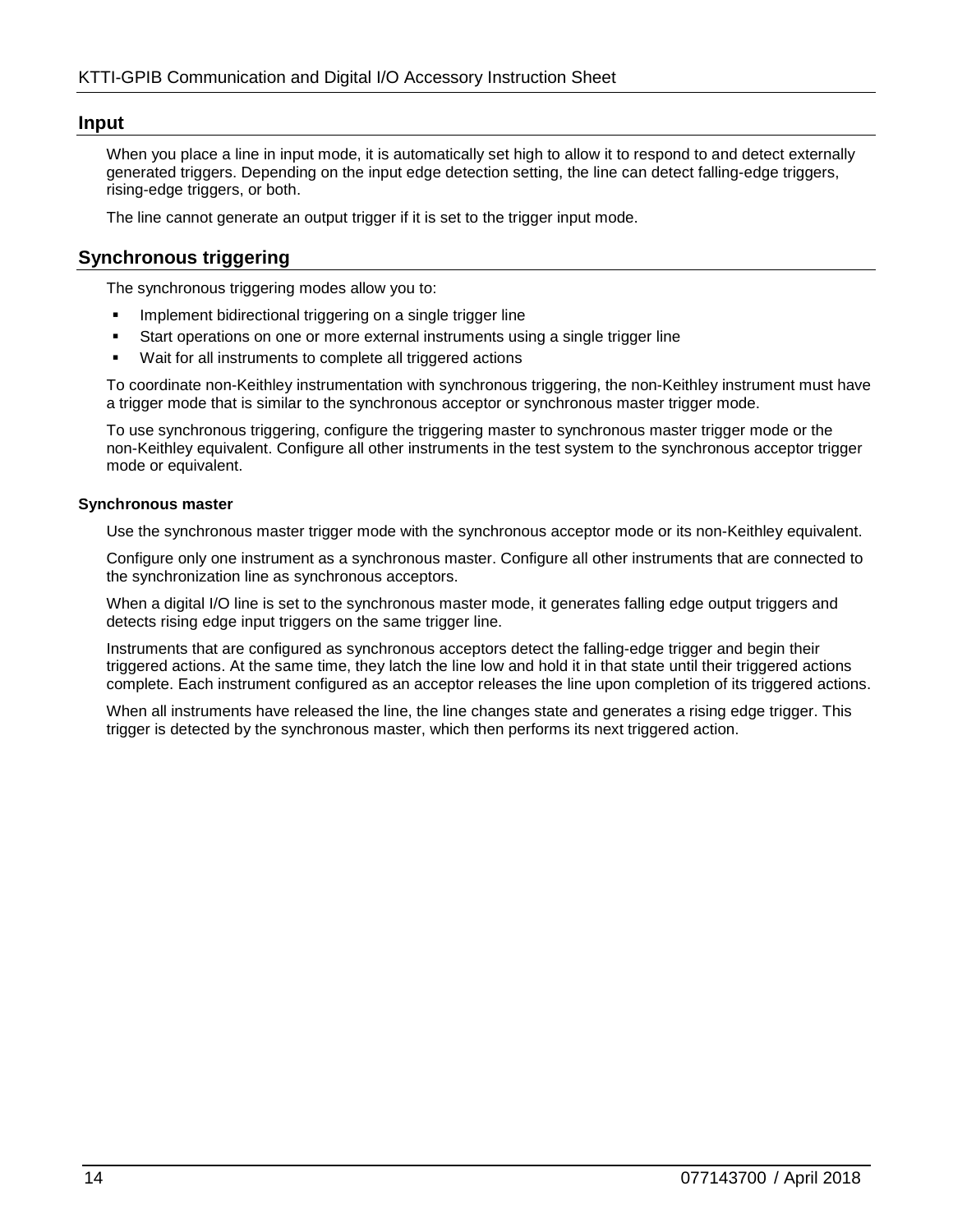#### **Input characteristics:**

- **All rising edges are input triggers.**
- When all external drives release the physical line, the rising edge is detected as an input trigger.
- A rising edge is not detected until all external drives release the line and the line floats high.

| <b>External Drive</b>      |               |
|----------------------------|---------------|
| <b>Internal Drive</b>      |               |
| <b>Physical Line State</b> |               |
| Event                      |               |
| <b>Stimulus Event</b>      |               |
| <b>Action Overrun</b>      |               |
|                            |               |
|                            |               |
|                            | Input Trigger |

#### **Figure 8: Synchronous master input trigger**

#### **Output characteristics:**

- In addition to trigger events from other trigger objects, the TSP command trigger.digout[*N*].assert() generates a low pulse that is similar to the falling-edge trigger mode.
- An action overrun occurs if the physical line state is low when a stimulus event occurs.

| <b>External Drive</b>      |                       |
|----------------------------|-----------------------|
| <b>Internal Drive</b>      |                       |
| <b>Physical Line State</b> |                       |
| Event                      |                       |
| <b>Stimulus Event</b>      |                       |
| <b>Action Overrun</b>      |                       |
|                            |                       |
|                            | <b>Pulse Duration</b> |
|                            | Output Trigger        |

#### **Figure 9: Synchronous master output trigger**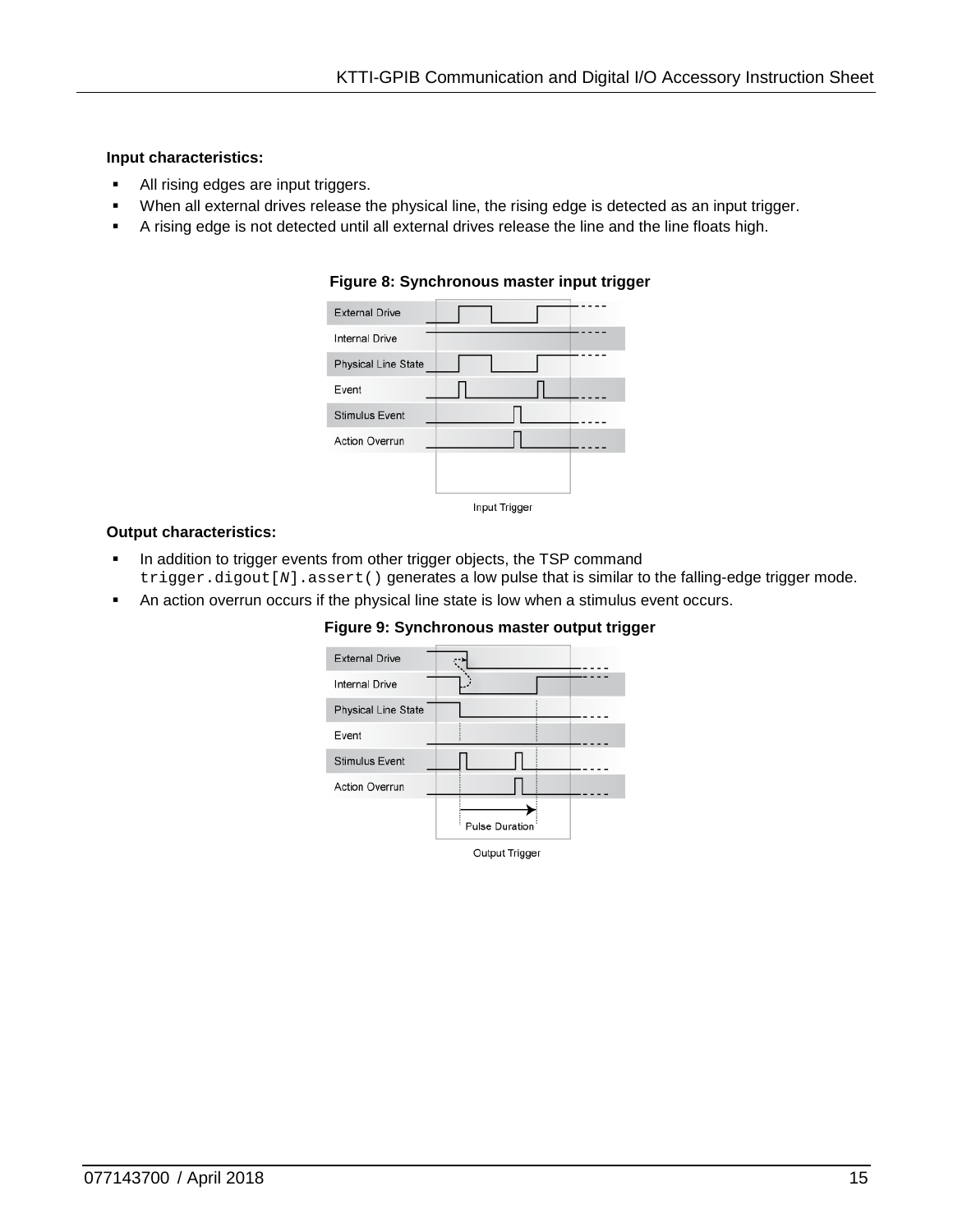#### **Synchronous acceptor**

Use the synchronous acceptor trigger mode with the synchronous master mode or its non-Keithley equivalent.

Only one instrument should be configured as a synchronous master. All other instruments connected to the synchronization line must be configured as synchronous acceptor or equivalent.

A line that is set to the synchronous acceptor mode detects falling edge input triggers and generates rising edge output triggers on the same trigger line. When a line that is configured as synchronous acceptor detects the falling edge trigger, it latches the line low and holds it in that state until all triggered actions for that instrument are complete. When the triggered actions are complete, the synchronous acceptor line releases the line. When all connected instruments have released the line, the line changes state and generates a rising edge trigger.

#### **Input characteristics:**

 The falling edge is detected as the external drive pulses the line low, and the internal drive latches the line low.

| <b>External Drive</b>      |               |
|----------------------------|---------------|
| <b>Internal Drive</b>      |               |
| <b>Physical Line State</b> |               |
| Event                      |               |
| <b>Stimulus Event</b>      |               |
| <b>Action Overrun</b>      |               |
|                            |               |
|                            |               |
|                            | Input Trigger |

#### **Figure 10: Synchronous acceptor input trigger**

#### **Output characteristics:**

- In addition to trigger events from other trigger objects, the TSP command trigger.digout[*N*].assert() triggers events as well.
- The physical line state does not change until all drives (internal and external) release the line.
- Action overruns occur if the internal drive is not latched low and a source event is received.

#### **Figure 11: Synchronous acceptor output trigger**

| <b>External Drive</b>      |                |  |
|----------------------------|----------------|--|
| <b>Internal Drive</b>      |                |  |
| <b>Physical Line State</b> |                |  |
| Event                      |                |  |
| <b>Stimulus Event</b>      |                |  |
| <b>Action Overrun</b>      |                |  |
|                            |                |  |
|                            |                |  |
|                            | Output Trigger |  |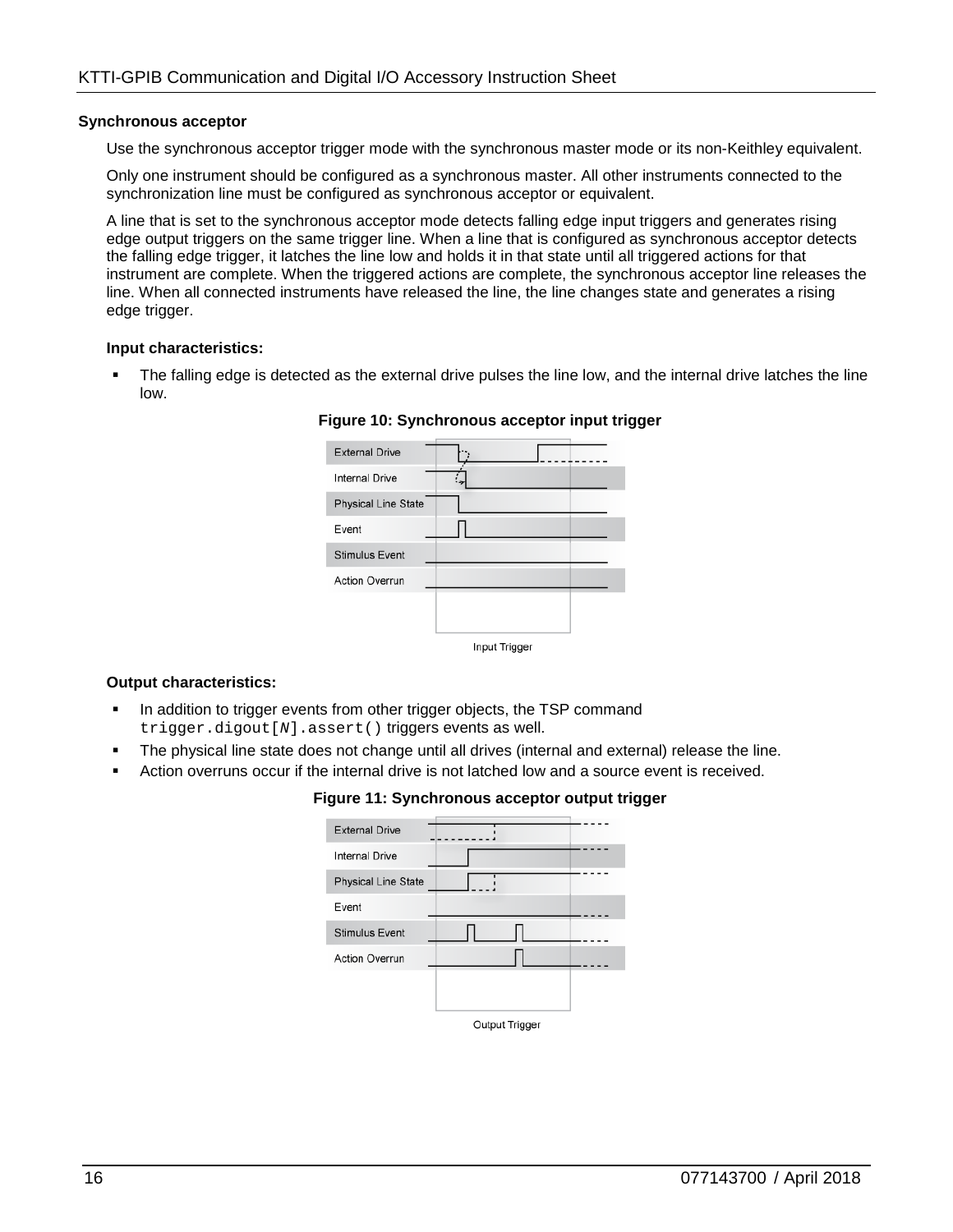### **Remote digital I/O commands**

Commands for both SCPI and TSP are summarized in the following table. You can use the digital I/O port to perform the following actions:

- Perform basic steady-state digital I/O operations, such as reading and writing to individual I/O lines or reading and writing to the entire port
- Trigger the instrument when external trigger pulses are applied to the digital I/O port
- **Provide trigger pulses to external devices**

For detailed descriptions and sample applications, see the instrument reference manual.

| <b>SCPI command</b>                                                                                     |                                                                                                                                                                        |  |
|---------------------------------------------------------------------------------------------------------|------------------------------------------------------------------------------------------------------------------------------------------------------------------------|--|
| <b>TSP command</b>                                                                                      | <b>Description</b>                                                                                                                                                     |  |
| :DIGital:LINE <n>:MODE</n>                                                                              | This command sets the mode of the digital I/O line<br>to be a digital line, trigger line, or synchronous line<br>and sets the line to be input, output, or open-drain. |  |
| digio.line[N].mode                                                                                      |                                                                                                                                                                        |  |
| A line reset is not available in SCPI; however, the line<br>is reset when a global reset (*RST) is sent | This command resets digital I/O line values to their<br>factory defaults.                                                                                              |  |
| digio.line[N].reset()                                                                                   |                                                                                                                                                                        |  |
| :DIGital:LINE <n>:STATe</n>                                                                             | This command sets a digital I/O line high or low                                                                                                                       |  |
| digio.line[N].state                                                                                     | when the line is set for digital control and returns<br>the state on the digital I/O lines.                                                                            |  |
| :DIGital:READ?                                                                                          | This command reads the digital I/O port. All six lines                                                                                                                 |  |
| digio.readport()                                                                                        | must be configured as digital control lines. If not,<br>this command generates an error.                                                                               |  |
| :DIGital:WRITe <n></n>                                                                                  | This command writes to all digital I/O lines. All six                                                                                                                  |  |
| digio.writeport()                                                                                       | lines must be configured as digital control lines. If<br>not, this command generates an error.                                                                         |  |
| :TRIGger:DIGital <n>:IN:CLEar</n>                                                                       | This command clears the trigger event on a digital                                                                                                                     |  |
| trigger.digin[N].clear()                                                                                | input line.                                                                                                                                                            |  |
| :TRIGger:DIGital <n>:IN:EDGE</n>                                                                        | This command sets the edge used by the trigger                                                                                                                         |  |
| trigger.digin[N].edge                                                                                   | event detector on the given trigger line.                                                                                                                              |  |
| :TRIGger:DIGital <n>:IN:OVERrun?</n>                                                                    | This command returns the event detector overrun                                                                                                                        |  |
| trigger.digin[N].overrun                                                                                | status.                                                                                                                                                                |  |
| Not available in SCPI                                                                                   | This command waits for a trigger.                                                                                                                                      |  |
| trigger.digin[N].wait()                                                                                 |                                                                                                                                                                        |  |
| Not available in SCPI                                                                                   | This command asserts a trigger pulse on one of the                                                                                                                     |  |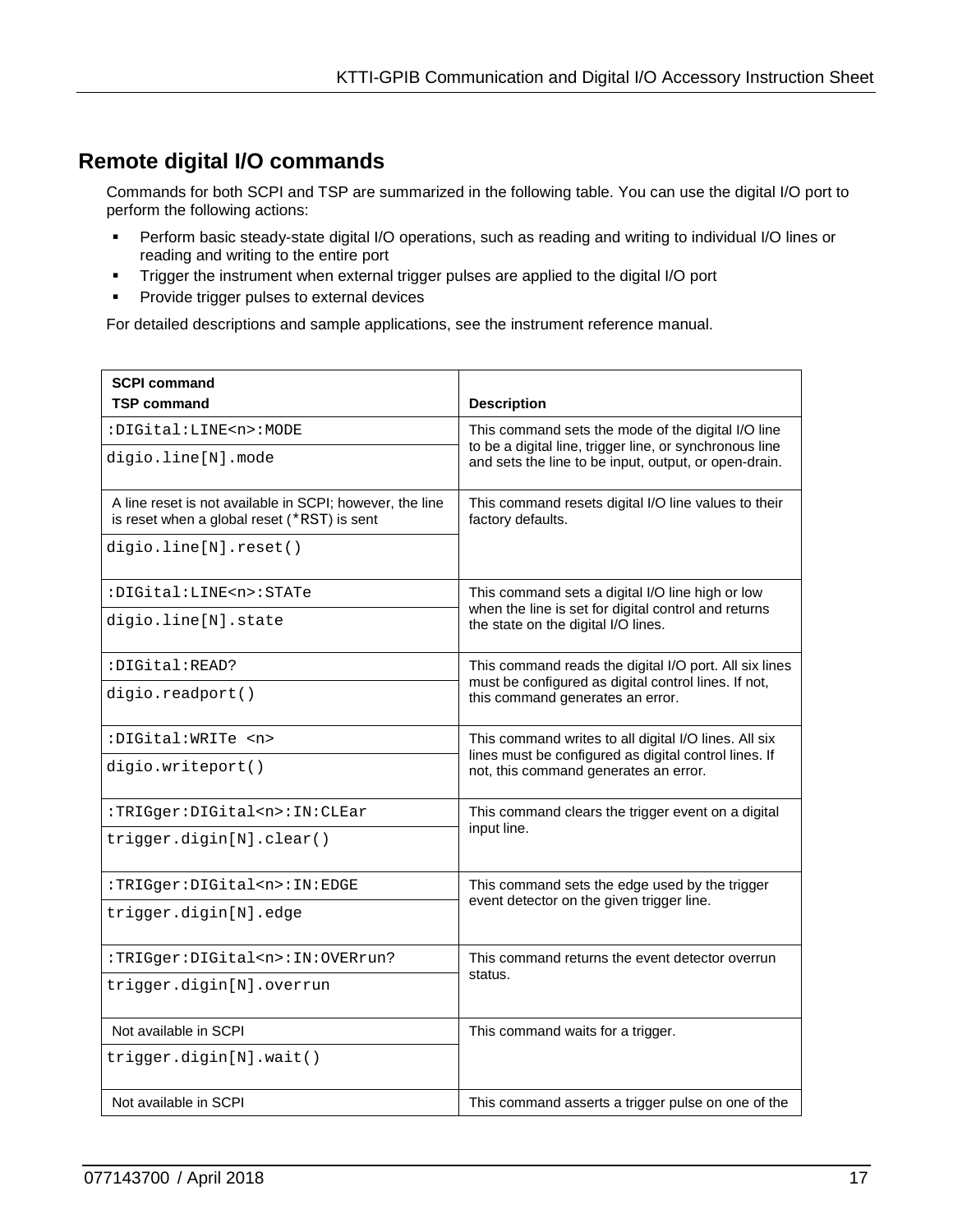| <b>SCPI command</b><br><b>TSP command</b>                      | <b>Description</b>                                                                                                      |
|----------------------------------------------------------------|-------------------------------------------------------------------------------------------------------------------------|
| trigger.diqout[N].assert()                                     | digital I/O lines.                                                                                                      |
| :TRIGger:DIGital <n>:OUT:LOGic<br/>trigger.digout[N].logic</n> | This command sets the output logic of the trigger<br>event generator to positive or negative for the<br>specified line. |
| :TRIGger:DIGital <n>:OUT:PULSewidth</n>                        | This command describes the length of time that the                                                                      |
| trigger.digout[N].pulsewidth                                   | trigger line is asserted for output triggers.                                                                           |
| Not available in SCPI                                          | This command releases an indefinite length or                                                                           |
| trigger.digout[N].release()                                    | latched trigger.                                                                                                        |
| :TRIGger:DIGital <n>:OUT:STIMulus</n>                          | This command selects the event that causes a                                                                            |
| trigger.digout[N].stimulus                                     | trigger to be asserted on the digital output line.                                                                      |

# **NOTE**

To use the trigger model as a stimulus to a digital I/O line, you can use the trigger model Notify block. For information on the Notify block, see the reference manual for your instrument.

### **Digital I/O bit weighting**

Bit weighting for the digital I/O lines is shown in the following table. Line 1 is the least significant bit.

| Line # | <b>Bit</b>     | Pin | <b>Decimal</b> | <b>Hexadecimal</b> | <b>Binary</b> |
|--------|----------------|-----|----------------|--------------------|---------------|
|        | B <sub>1</sub> |     |                | 0x01               | 000001        |
| 2      | <b>B2</b>      | 2   | 2              | 0x02               | 000010        |
| 3      | B <sub>3</sub> | 3   | 4              | 0x04               | 000100        |
| 4      | <b>B4</b>      | 4   | 8              | 0x08               | 001000        |
| 5      | B <sub>5</sub> | 6   | 16             | 0x10               | 010000        |
| 6      | B <sub>6</sub> | 8   | 32             | 0x20               | 100000        |

### **Digital I/O programming examples**

These examples provide typical methods you can use to work with the digital I/O port.

#### **Outputting a bit pattern**

The programming examples below illustrate how to output the bit pattern 110101 at the digital I/O port. Line 1 (bit 1) is the least significant bit.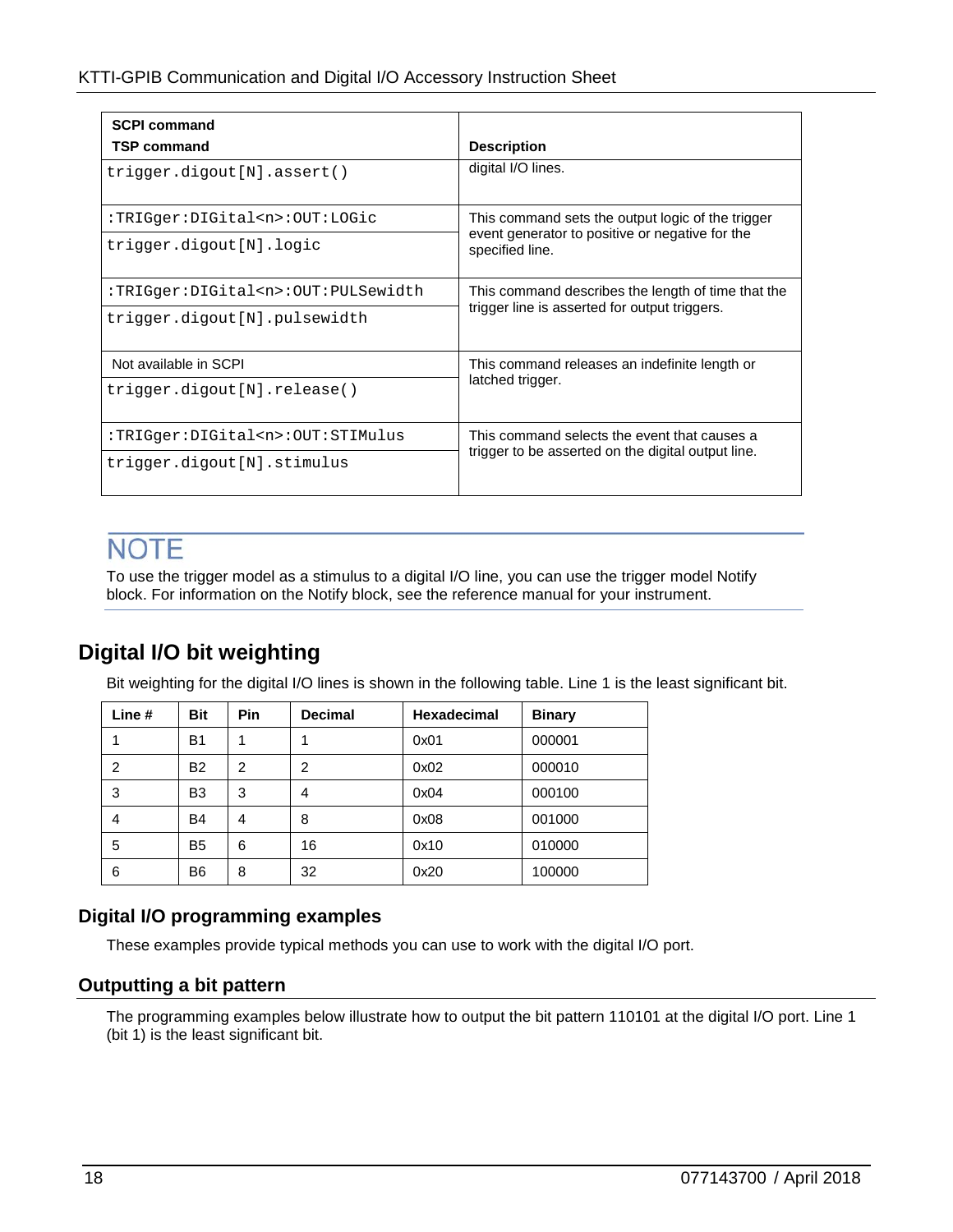#### *Using SCPI commands to configure all six lines as digital outputs:*

:DIGital:LINE1:MODE DIGital, OUT :DIGital:LINE2:MODE DIGital, OUT :DIGital:LINE3:MODE DIGital, OUT :DIGital:LINE4:MODE DIGital, OUT :DIGital:LINE5:MODE DIGital, OUT :DIGital:LINE6:MODE DIGital, OUT

#### *Using SCPI commands to set the state of each line individually:*

:DIGital:LINE6:STATe 1 :DIGital:LINE5:STATe 1 :DIGital:LINE4:STATe 0 :DIGital:LINE3:STATe 1 :DIGital:LINE2:STATe 0 :DIGital:LINE1:STATe 1

#### *Using SCPI commands to set all six lines at once by writing the decimal equivalent of the bit pattern to the port:*

:DIGital:WRITe 53

#### *Using TSP commands to configure all six lines as digital outputs:*

```
-- Send for loop as a single chunk or include in a script.
for i = 1, 6 do
   digio.line[i].mode = digio.MODE_DIGITAL_OUT
end
```
#### *Using TSP commands to set the state of each line individually:*

```
digio.line[1].state = digio.STATE_HIGH
digio.line[2].state = digio.STATE_LOW
digio.line[3].state = digio.STATE_HIGH
-- You can use 0 instead of digio.STATE_LOW.
digio.line[4].state = 0-- You can use 1 instead of digio. STATE HIGH.
digio.line[5].state = 1
digio.line[6].state = 1
```
#### *Using TSP commands to set all six lines at once by writing the decimal equivalent of the bit pattern to the port:*

```
-- You can write binary, decimal or hexadecimal values, as shown below.
-- Use binary value.
digio.writeport(0b110101) 
-- Use decimal value.
digio.writeport(53)
-- Use hexadecimal value.
digio.writeport(0x35)
```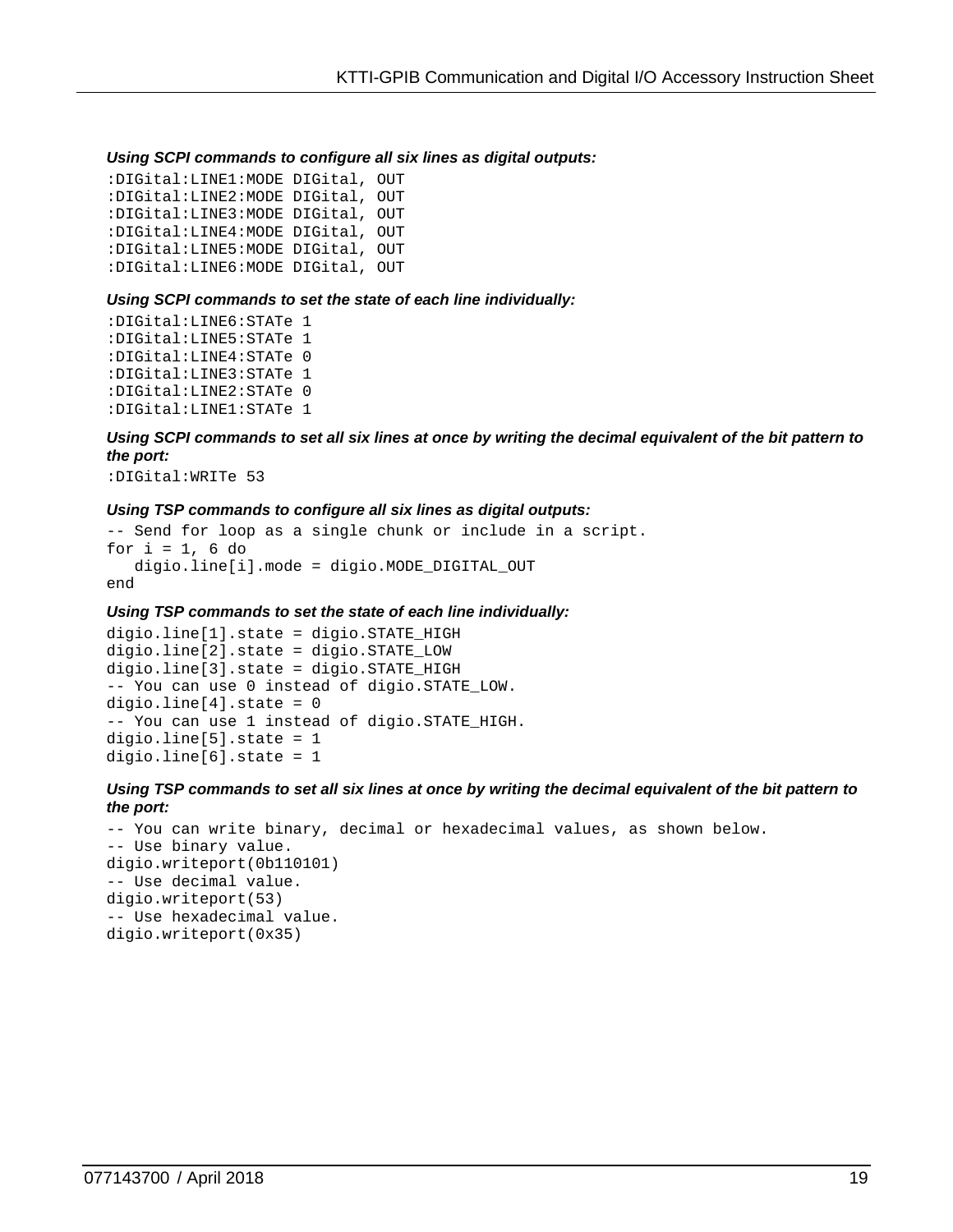#### **Reading a bit pattern**

The programming examples below illustrate how to read part or all of a bit pattern that has been applied to the digital I/O port by an external instrument. The binary pattern is 111111 (63 decimal). Line 1 (bit 1) is the least significant bit.

#### *Using SCPI commands:*

Configure all six lines as digital inputs:

DIGital:LINE1:MODE DIGital, IN DIGital:LINE2:MODE DIGital, IN DIGital:LINE3:MODE DIGital, IN DIGital:LINE4:MODE DIGital, IN DIGital:LINE5:MODE DIGital, IN DIGital:LINE6:MODE DIGital, IN

Read the state of Line 2:

DIGital:LINE2:STATe?

Value returned is 1.

Read the state of Line 3:

DIGital:LINE3:STATe?

Value returned is 1.

Read the value applied to the entire port:

DIGital:READ?

Value returned is 63, which is the decimal equivalent of the binary bit pattern.

#### *Using TSP commands:*

```
-- Configure all six digital I/O lines as digital inputs.
-- You can also use a for loop.
digio.line[1].mode = digio.MODE_DIGITAL_IN
digio.line[2].mode = digio.MODE_DIGITAL_IN
digio.line[3].mode = digio.MODE_DIGITAL_IN
digio.line[4].mode = digio.MODE_DIGITAL_IN
digio.line[5].mode = digio.MODE_DIGITAL_IN
digio.line[6].mode = digio.MODE_DIGITAL_IN
-- Read and then print the state of Line 2 (bit 2).
b2 = digio.line[2].state
print(b2)
```
The value returned is digio.STATE\_HIGH.

-- Print the state of Line 3 (bit 3). print(digio.line[3].state)

The value returned is digio. STATE\_HIGH.

```
-- Read and then print the value applied to the entire port.
port = digio.readport()
print(port)
```
The value returned is 63, which is the decimal equivalent of the binary bit pattern.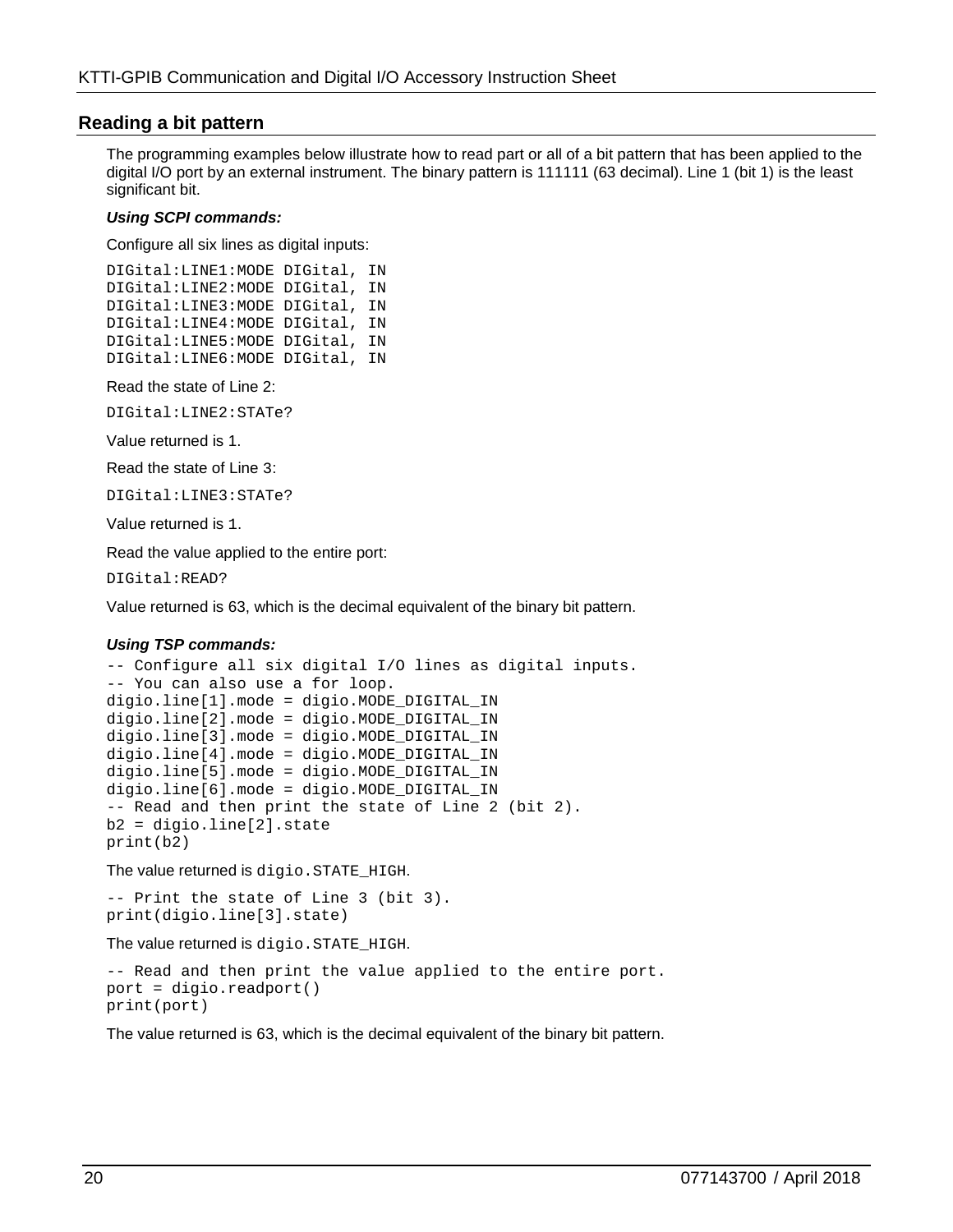## **Effect of GPIB line events on KTTI-GPIB**

The GPIB has control lines that allow predefined information, called events, to be transferred quickly. The following information lists some of the GPIB line events and how the KTTI-GPIB reacts to them.

### **DCL**

This event clears the GPIB interface. When the KTTI-GPIB detects a device clear (DCL) event, it does the following:

- Clears the input buffer, output queue, and command queue
- **Cancels deferred commands**
- **EXECLE** Clears any command that prevents the processing of any other device command

A DCL event does not affect instrument settings and stored data.

### **GET**

The group execute trigger (GET) command is a GPIB trigger that triggers the instrument to take readings from a remote interface.

### **GTL**

When the instrument detects the go to local (GTL) event, it exits remote operation and enters local operation. When the instrument is operating locally, you can control the instrument from the front panel.

### **IFC**

When the instrument detects an interface clear (IFC) event, the instrument enters the talker and the listener idle state. When the instrument is in this state, the GPIB  $\uparrow \downarrow$  indicators on the front panel are not displayed.

An IFC event does not interrupt the transfer of command messages to and from the instrument. However, messages are suspended. If the transfer of a response message from the instrument is suspended by an IFC event, the transfer resumes when the instrument is addressed to talk. If transfer of a command message to the instrument is suspended by an IFC event, the rest of the message can be sent when the instrument is addressed to listen.

### **LLO**

When the instrument detects a local-lockout (LLO) event, most of the front-panel controls are disabled. This event disables all front-panel controls and POWER switches.

To enable the front panel, use the go-to-local (GTL) event.

### **REN**

When the instrument detects the remote enable (REN) event, it is set up for remote operation. The instrument is not placed in remote mode when it detects the REN event; the instrument must be addressed to listen after the REN event before it goes into remote mode.

You should place the instrument into remote mode before you attempt to program it using a remote interface.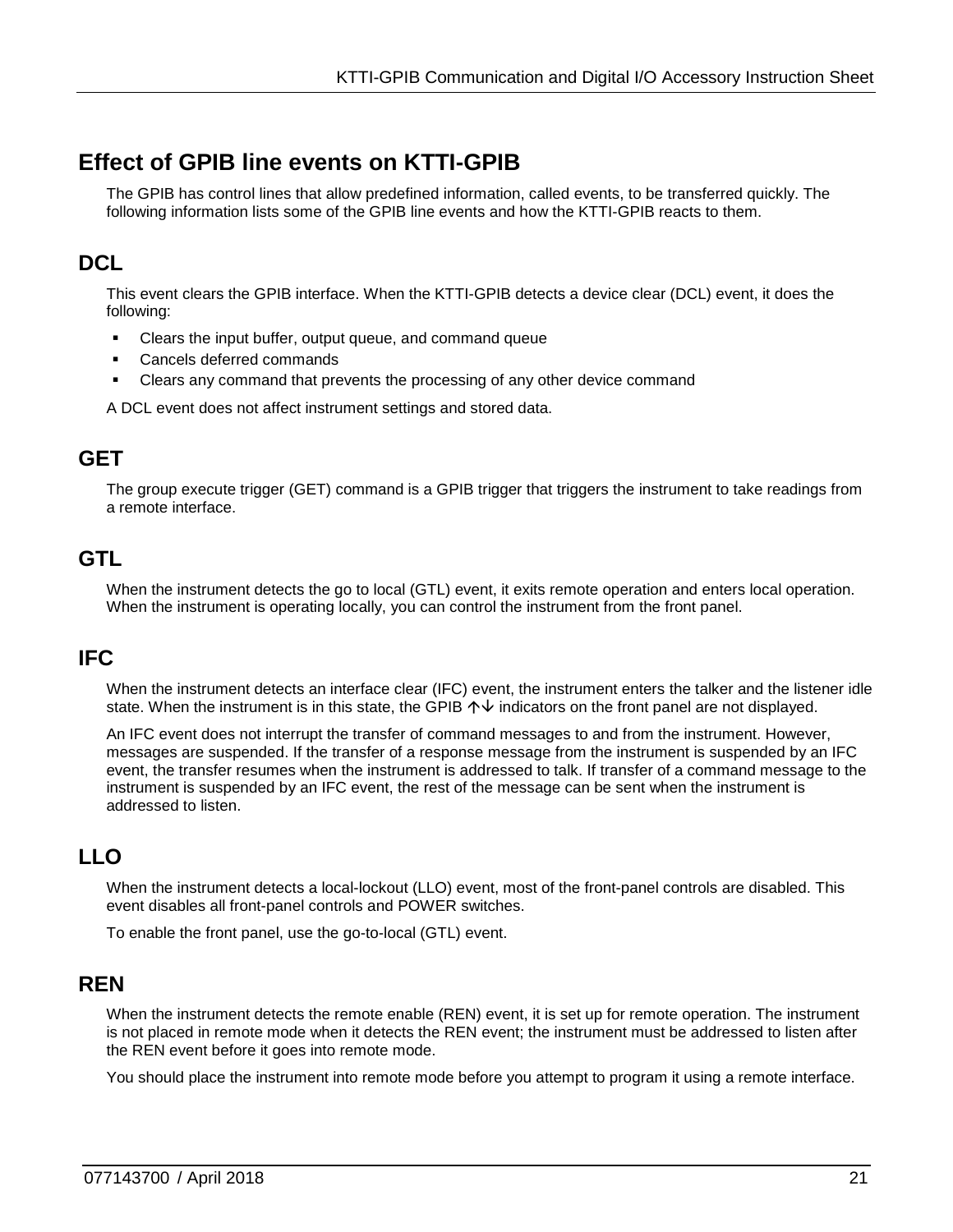### **SDC**

The selective device clear (SDC) event is similar to the device clear (DCL) event. However, the SDC event clears the interface for an individual instrument instead of clearing the interface of all instruments.

When the KTTI-GPIB detects an SDC event, it will do the following for the selected instrument:

- Clears the input buffer, output queue, and command queue
- Cancels deferred commands
- Clears any command that prevents the processing of any other device command

An SDC event does not affect instrument settings and stored data.

### **SPE, SPD**

When the instrument detects the serial polling enable (SPE) and serial polling disable (SPD) events, it sends the status byte of the instrument. This contains the serial poll byte of the instrument.

The serial poll byte contains information about internal functions. See Status model in the instrument reference manual for detail. Generally, the serial polling sequence is used by the controller to determine which of several instruments has requested service with the SRQ line.

### **Upgrading the firmware**

You will periodically update the instrument firmware. During the upgrade process, the instrument verifies that the version you are loading is newer than what is on the instrument. If the version is older or at the same revision level, no changes are made.

If you have a KTTI-GPIB communications accessory card installed in the instrument, the firmware on the card is upgraded.

You can load the file from the front-panel USB port or you can use Test Script Builder (TSB) using a file saved to the computer on which TSB is running.

The firmware file must be in the root subdirectory of the flash drive and must be the only firmware file in that location.

If you want to return to a previous version or reload the present version of the firmware, select **Downgrade to Older**. This forces the instrument to load the firmware regardless of the version.

The upgrade process normally takes about five minutes.

Upgrade files are available on [tek.com/keithley.](https://www.tek.com/keithley)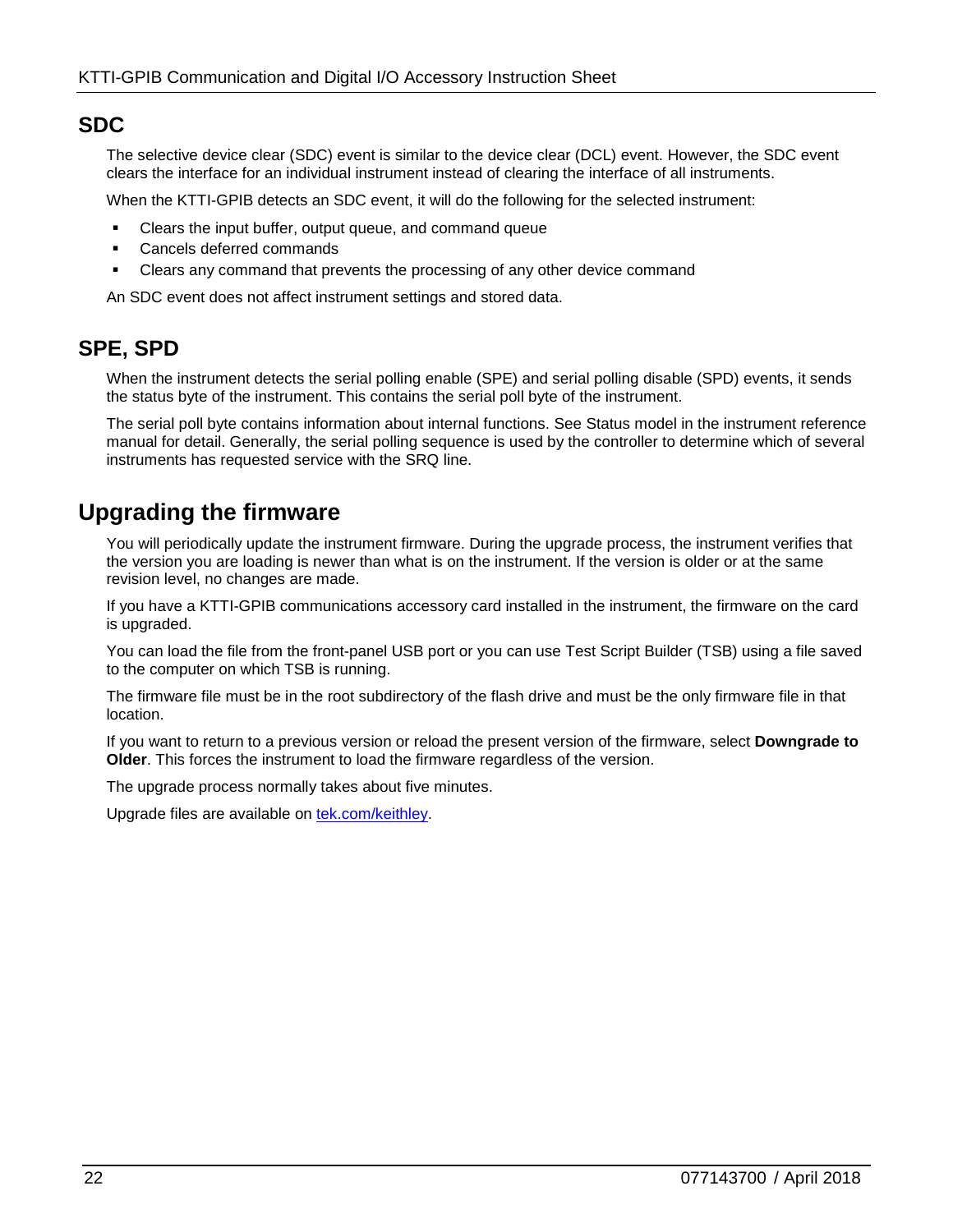### **Accessories**

Model 7006: Single-shielded GPIB cable terminated with one feedthrough-style and one straight IEEE-488 connector. The mating thumb screws are metric.

- $\blacksquare$  7006-1 1 m (3.3 ft)
- 7006-2 2 m (6.6 ft)

Model 7007: Double-shielded premium GPIB cable. Each end is terminated with a feedthrough-style metal housing for longest life and best performance. The mating thumb screws are metric.

- 7007-05 0.5 m (1.6 ft)
- 7007-1 1 m (3.3 ft)
- 7007-2 2 m (6.6 ft)
- 7007-3 3 m (10 ft)
- 7007-4 4 m (13.1 ft)

Other options:

- KPCI-488LPA GPIB Controller Interface Card
- **DB-9 Gender Changer**
- KUSB-488B USB to GPIB Converter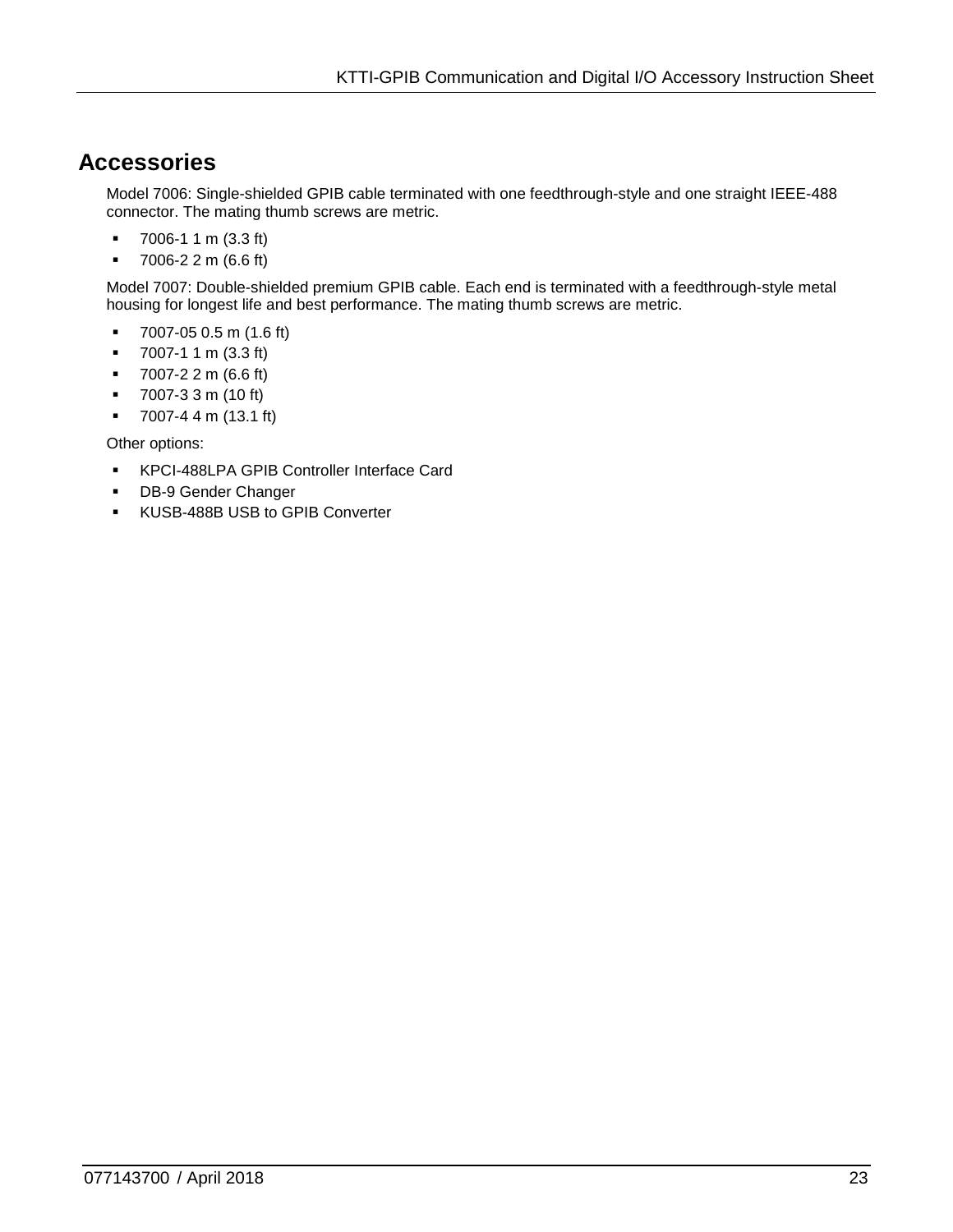

# **Safety precautions**

The following safety precautions should be observed before using this product and any associated instrumentation. Although some instruments and accessories would normally be used with nonhazardous voltages, there are situations where hazardous conditions may be present.

This product is intended for use by personnel who recognize shock hazards and are familiar with the safety precautions required to avoid possible injury. Read and follow all installation, operation, and maintenance information carefully before using the product. Refer to the user documentation for complete product specifications.

If the product is used in a manner not specified, the protection provided by the product warranty may be impaired.

The types of product users are:

**Responsible body** is the individual or group responsible for the use and maintenance of equipment, for ensuring that the equipment is operated within its specifications and operating limits, and for ensuring that operators are adequately trained.

**Operators** use the product for its intended function. They must be trained in electrical safety procedures and proper use of the instrument. They must be protected from electric shock and contact with hazardous live circuits.

**Maintenance personnel** perform routine procedures on the product to keep it operating properly, for example, setting the line voltage or replacing consumable materials. Maintenance procedures are described in the user documentation. The procedures explicitly state if the operator may perform them. Otherwise, they should be performed only by service personnel.

**Service personnel** are trained to work on live circuits, perform safe installations, and repair products. Only properly trained service personnel may perform installation and service procedures.

Keithley products are designed for use with electrical signals that are measurement, control, and data I/O connections, with low transient overvoltages, and must not be directly connected to mains voltage or to voltage sources with high transient overvoltages. Measurement Category II (as referenced in IEC 60664) connections require protection for high transient overvoltages often associated with local AC mains connections. Certain Keithley measuring instruments may be connected to mains. These instruments will be marked as category II or higher.

Unless explicitly allowed in the specifications, operating manual, and instrument labels, do not connect any instrument to mains.

Exercise extreme caution when a shock hazard is present. Lethal voltage may be present on cable connector jacks or test fixtures. The American National Standards Institute (ANSI) states that a shock hazard exists when voltage levels greater than 30 V RMS, 42.4 V peak, or 60 VDC are present. A good safety practice is to expect that hazardous voltage is present in any unknown circuit before measuring.

Operators of this product must be protected from electric shock at all times. The responsible body must ensure that operators are prevented access and/or insulated from every connection point. In some cases, connections must be exposed to potential human contact. Product operators in these circumstances must be trained to protect themselves from the risk of electric shock. If the circuit is capable of operating at or above 1000 V, no conductive part of the circuit may be exposed.

For maximum safety, do not touch the product, test cables, or any other instruments while power is applied to the circuit under test. ALWAYS remove power from the entire test system and discharge any capacitors before: connecting or disconnecting cables or jumpers, installing or removing switching cards, or making internal changes, such as installing or removing jumpers.

Do not touch any object that could provide a current path to the common side of the circuit under test or power line (earth) ground. Always make measurements with dry hands while standing on a dry, insulated surface capable of withstanding the voltage being measured.

For safety, instruments and accessories must be used in accordance with the operating instructions. If the instruments or accessories are used in a manner not specified in the operating instructions, the protection provided by the equipment may be impaired.

Do not exceed the maximum signal levels of the instruments and accessories. Maximum signal levels are defined in the specifications and operating information and shown on the instrument panels, test fixture panels, and switching cards.

Chassis connections must only be used as shield connections for measuring circuits, NOT as protective earth (safety ground) connections.

The **WARNING** heading in the user documentation explains hazards that might result in personal injury or death. Always read the associated information very carefully before performing the indicated procedure.